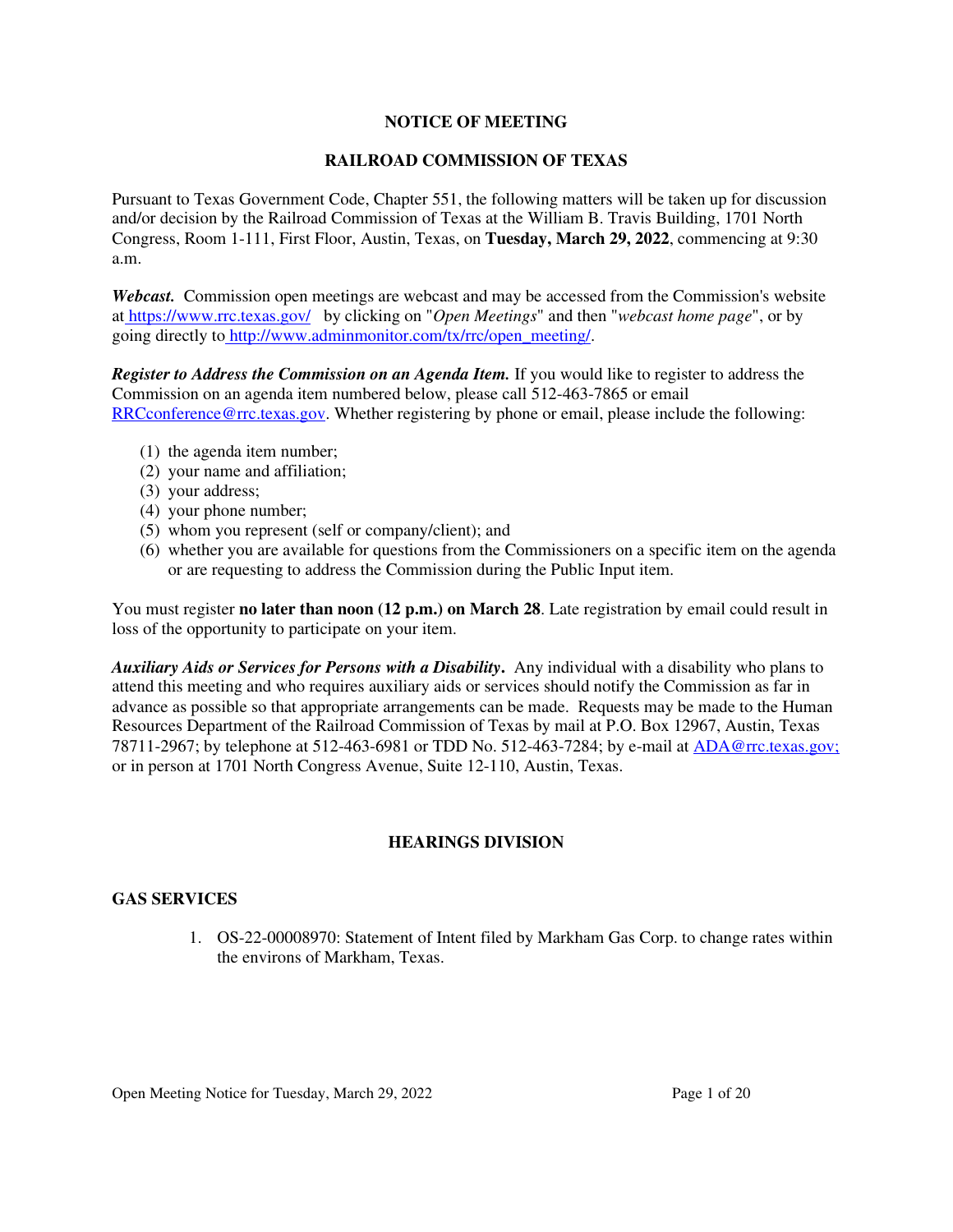# **OIL AND GAS**

- 2. OG-21-00007909: Application of Hilcorp Energy Company (Operator No. 386310) to consider amending the field rules for the Lake Pasture (H-440 Sand) Field, Refugio County, Texas; District 02.
- 3. OG-21-00006414: Complaint of Junction Resources Operating, LLC regarding Texas Trade International Inc.'s (Operator No. 848253) commercial application for a permit to dispose of oil and gas waste by injection into a porous formation not productive of oil or gas for the Hemphill SWD Lease, Well No. 1, Spraberry (Trend Area) Field, Martin County, Texas; District 08.
- 4. OG-21-00007501: Complaint of Junction Resources, LLC regarding Texas Trade International Inc.'s (Operator No. 848253) commercial application for a permit to dispose of oil and gas waste by injection into a porous formation not productive of oil or gas for the Hemphill SWD Lease, Well No. 1, Spraberry (Trend Area) Field, Martin County, Texas; District 08.
- 5. OG-21-00006446: Single Signature P-4 Filing of Viper S.W.D., LLC (Operator No. 886209) for the Garrett, W. D. GU (Gas ID No. 236349) Lease, Well No. 3, Wolfpack (Lower Wilcox Cons.) Field, Colorado County, Texas, to change the operator from Texas Gulf Production Company LLC (Operator No. 846255) to Viper S.W.D., LLC; District 03.
- 6. OG-21-00007760: Commission Called Hearing to show cause why Petrolia Group, L.L.C. (Operator No. 660810) is not legally required to plug the Bennie, Terry (Gas ID No. 101553) Lease, Well No. 1, Janellen (Caddo) Field, Brown County, Texas, and should Petrolia Group, L.L.C. fail to plug the well, why the well should not be plugged by the Commission and Petrolia Group, L.L.C. held liable for the plugging costs; District 7B.
- 7. OG-21-00007761: Commission Called Hearing to show cause why Petrolia Group, L.L.C. (Operator No. 660810) is not legally required to plug the Martin, Willie B. (Gas ID No.154406) Lease, Well No. 2, Brown County Regular Field, Brown County, Texas, and should Petrolia Group, L.L.C. fail to plug the well, why the well should not be plugged by the Commission and Petrolia Group, L.L.C. held liable for the plugging costs; District 7B.
- 8. OG-21-00007762: Commission Called Hearing to show cause why Petrolia Group, L.L.C. (Operator No. 660810) is not legally required to plug the J. L. Morris (Gas ID No. 017813) Lease, Well No. 2, Janellen (Caddo) Field, Brown County, Texas, and should Petrolia Group, L.L.C. fail to plug the well, why the well should not be plugged by the Commission and Petrolia Group, L.L.C. held liable for the plugging costs; District 7B.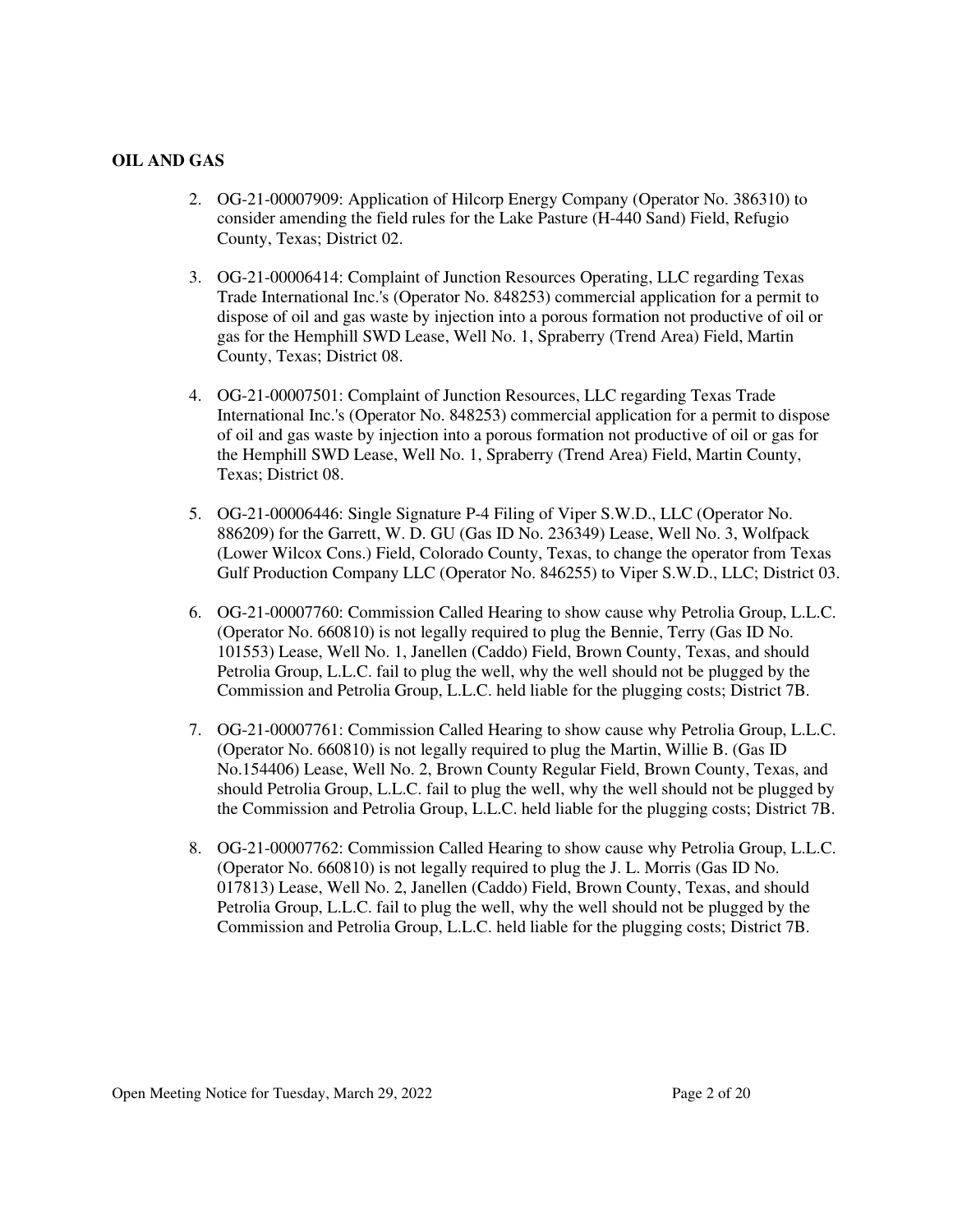- 9. OG-21-00007763: Commission Called Hearing to show cause why Petrolia Group, L.L.C. (Operator No. 660810) is not legally required to plug the Nichols O. H. (Gas ID No. 062926) Lease, Well No. 1, Brown Co. Regular (Marble Falls) Field, Brown County, Texas, and should Petrolia Group, L.L.C. fail to plug the well, why the well should not be plugged by the Commission and Petrolia Group, L.L.C. held liable for the plugging costs; District 7B.
- 10. OG-21-00007764: Commission Called Hearing to show cause why Petrolia Group, L.L.C. (Operator No. 660810) is not legally required to plug the Nichols, O. H. -A- (Gas ID No. 073928) Lease, Well No. 1A, Brown Co. Regular (Marble Falls) Field, Brown County, Texas, and should Petrolia Group, L.L.C. fail to plug the well, why the well should not be plugged by the Commission and Petrolia Group, L.L.C. held liable for the plugging costs; District 7B.
- 11. OG-21-00007786: Commission Called Hearing at the request of Siana Oil & Gas (Operator No. 779259) to show cause why it is not legally required to plug the Doornbos (Gas ID No. 157787) Lease, Well No. 1, Per (Yegua Upper EY-1) Field, Jefferson County, Texas; District 03.
- 12. OG-21-00007787: Commission Called Hearing at the request of Siana Oil & Gas (Operator No. 779259) to show cause why it is not legally required to plug the Doornbos (Gas ID No. 192389) Lease, Well No. 1D, Per (Yegua Upper EY-1) Field, Jefferson County, Texas; District 03.
- 13. OG-20-00005145: Complaint of Joe and Jacquelyn Vardell that Minexprod LLC (Operator No. 569678) does not have a good faith claim to operate the Furl White (Gas ID No. 152371) Lease, Well No. 1, Whites Bayou (Tex Warrenni "A") Field, Chambers County, Texas; District 03; Motion for Rehearing.
- 14. OG-20-00005146: Complaint of Joe and Jacquelyn Vardell that Minexprod LLC (Operator No. 569678) does not have a good faith claim to operate the Pearl Jackson Estate (24322) Lease, Well No. 1, Whites Bayou (F-15) Field, Chambers County, Texas; District 03; Motion for Rehearing.

# **OIL AND GAS CONSENT AGENDA** (41 items; numbers 15 - 55)

- 15. OG-21-00006726: Application of Diamondback E&P LLC (Operator No. 217012) to consider amending the field rules for the Spraberry (Trend Area) Field and Spraberry (Trend Area) R40 EXC Field, Various Counties, Texas; District 08.
- 16. OG-21-00006727: Application of Diamondback E&P LLC (Operator No. 217012) to consider amending the field rules for the Spraberry (Trend Area) Field and Spraberry (Trend Area) R40 EXC Field, Various Counties, Texas; District 08.
- 17. OG-21-00008140: Application of Kaler Energy Corp. (Operator No. 450261) pursuant to 16 TAC §3.32 for an exception to flare gas for the Florrum (27886) Lease, Well No.1, Niels Carlsen (6500 SD.) Field, Wharton County, Texas; District 03.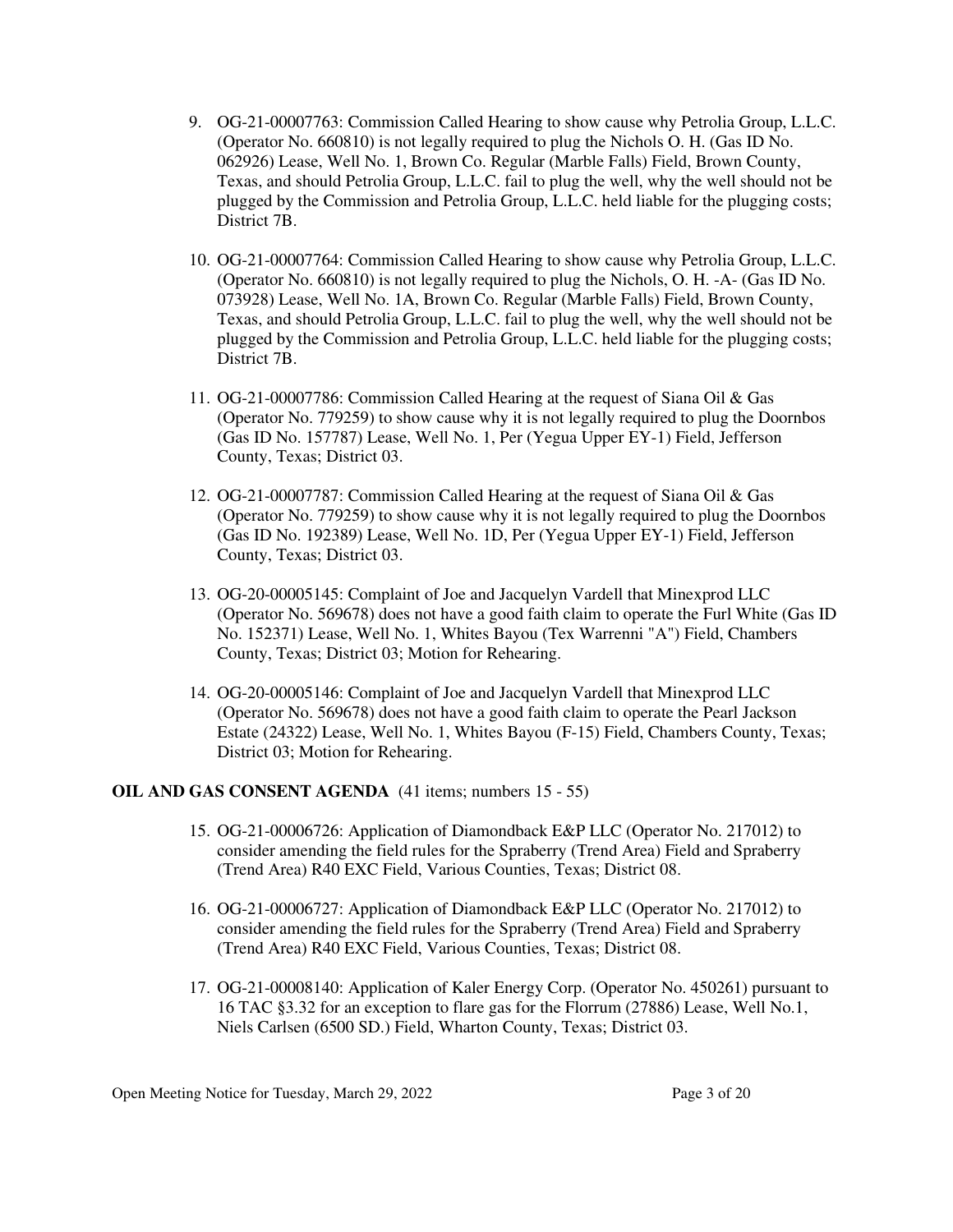- 18. OG-21-00007726: Application of Lonestar Operating, LLC (Operator No. 507495) pursuant to 16 TAC §3.32 for an exception to flare gas for the Harvey Johnson EF Unit (18201) Lease, Eagleville (Eagle Ford-1) Field, Gonzales County; Texas; District 01.
- 19. OG-21-00007858: Application of Cholla Petroleum, Inc. (Operator No. 150683) pursuant to 16 TAC §3.32 for an exception to flare gas for the Grumpy Cat (32516) Lease (DP No. 865005), Rough Ride (Strawn SD.) Field, Fisher County; Texas; District 7B.
- 20. OG-21-00007863: Application of Cholla Petroleum, Inc. (Operator No. 150683) pursuant to 16 TAC §3.32 for an exception to flare gas for the Freedom Unit (55687) Lease and the Equality Unit (56427) Lease, Flaring Exception No. 50298, Garden City, S. (Wolfcamp) Field, Nolan County, Texas; District 08.
- 21. OG-21-00008192: Application of Steward Energy II, LLC (Operator No. 819609) for an exception to 16 TAC §3.32 for the Chicken on a Chain (70947) Lease, Cochran (San Andres) Field, Cochran County, Texas; District 8A.
- 22. OG-21-00007972: Application of XTO Energy Inc. (Operator No. 945936) for an exception to 16 TAC §3.32 for the Robertson/Clearfork/Unit, (60580) Lease, Robertson, N. (Clear Fork 7100) Field, Gaines County, Texas; District 8A.
- 23. OG-21-00008106: Application of Mongoose Energy, LLC (Operator No. 576512) for an exception to 16 TAC §3.32 for the Osprey State West Unit (53913) Lease, Hoefs T-K (Wolfcamp) Field, Pecos County, Texas; District 08.
- 24. OG-21-00008072: Application of U.S. Energy Development Corp (Operator No. 875462) for an exception to 16 TAC §3.32 for the Hideaway Ranch North (19698) Lease, Briscoe Ranch (Eagleford) Field, Frio County, Texas; District 01.
- 25. OG-21-00006526: Application of Silver Creek Permian OP Co, LLC (Operator No. 781921) pursuant to 16 TAC §3.32 for an exception to flare gas for the Jesse James (71132) Lease, Well No. 2H, Flare Exception 46942, Cochran (San Andres) Field, Cochran County, Texas; District 8A.
- 26. OG-21-00006253: Application of XTO Energy Inc. (Operator No. 945936) pursuant to 16 TAC §3.32 for an exception to flare gas for the El Kabong 20 TB, Flare Exception 46839, Commingle Permit 08-8913, Hoefs T-K (Wolfcamp) Field, Pecos County, Texas; District 08.
- 27. OG-21-00006376: Application of XTO Energy Inc. (Operator No. 945936) pursuant to 16 TAC §3.32 for an exception to flare gas for the Univnatalie TB, Flare Exception 29058, Commingle Permit 08-6976, Spraberry (Trend Area) Field, Andrews County; Texas; District 08.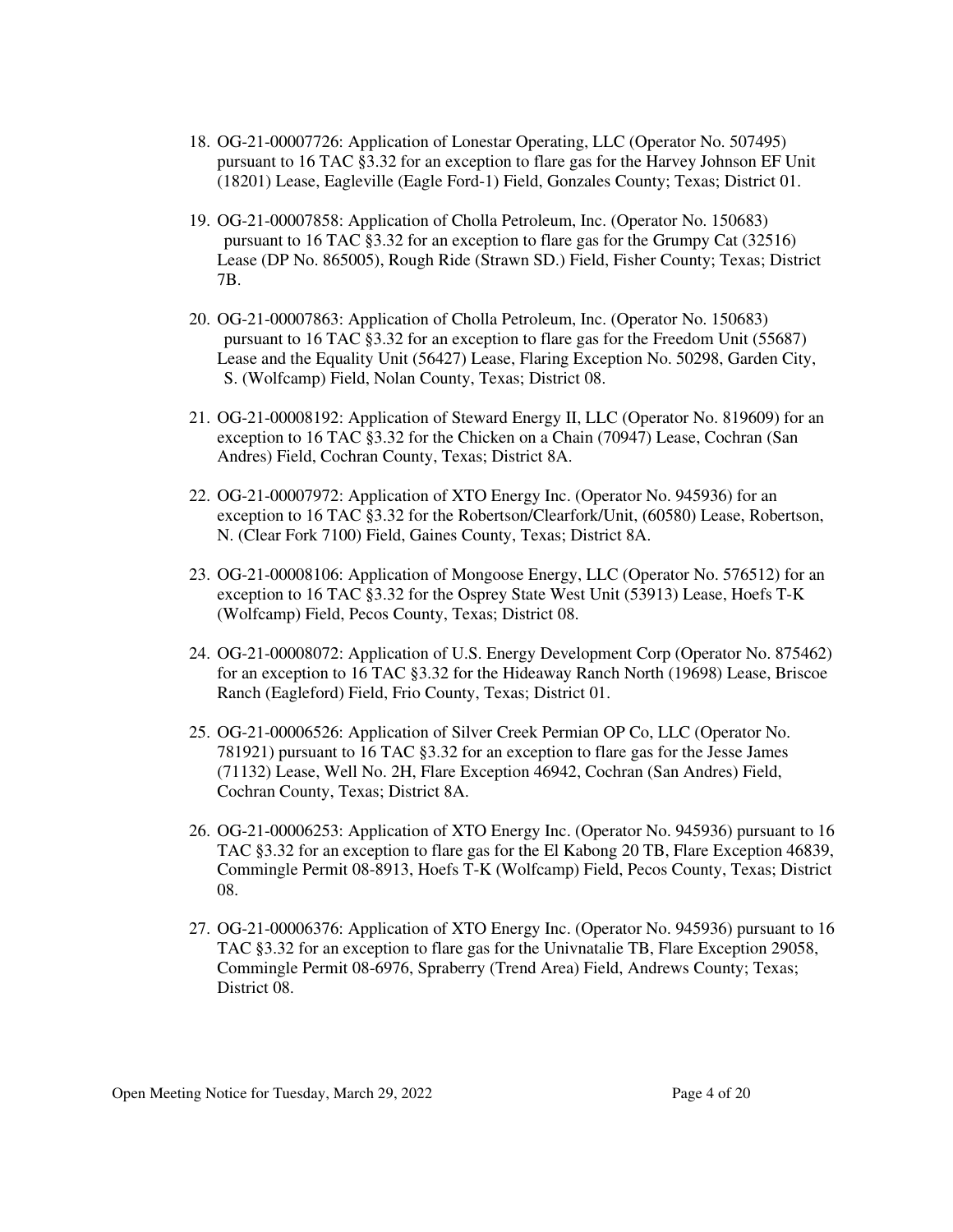- 28. OG-21-00006393: Application of XTO Energy Inc. (Operator No. 945936) pursuant to 16 TAC §3.32 for an exception to flare gas for the Kriti Battery HP Flare, Flare Exception 46813, Commingle Permit 08-8948, Oates, SW (Woodford) and Wolfbone (Trend Area) Fields, Pecos County; Texas; District 08.
- 29. OG-21-00006971: Application of Recoil Resources Operating, Inc. (Operator No. 696482) pursuant to 16 TAC §3.32 for an exception to flare gas for the Alton CF #1 Facility, Flare Exception 40923, Commingle Permit 01-6197, Eagleville (Eagle Ford-1) Field, Wilson County, Texas; District 01.
- 30. OG-21-00006972: Application of Recoil Resources Operating, Inc. (Operator No. 696482) pursuant to 16 TAC §3.32 for an exception to flare gas for the Felux CF #1 Facility, Flare Exception 40923, Commingle Permit 01-5586, Eagleville (Eagle Ford-1) Field, Wilson County, Texas; District 01.
- 31. OG-21-00006973: Application of Recoil Resources Operating, Inc. (Operator No. 696482) pursuant to 16 TAC §3.32 for an exception to flare gas for the Hartmann CF #1 Facility (Lucherk Unit (19997)), Flare Exception 42104, Eagleville (Eagle Ford-1) Field, Wilson County, Texas; District 01.
- 32. OG-21-00008105: Application of Laredo Petroleum, Inc. (Operator No. 486610) pursuant to 16 TAC §3.32 for an exception to flare gas for Multiple Leases, Spraberry (Trend Area) Field, Howard and Borden Counties, Texas; District 08.
- 33. OG-21-00005557: Application of WPX Energy Permian, LLC (Operator No. 942623) for an exception to 16 TAC §3.32 for the Big Horn 56-1-19 CFP, Commingle Permit No. 08- 8404, Phantom (Wolfcamp) Field, Loving County, Texas; District 08.
- 34. OG-21-00005558: Application of WPX Energy Permian, LLC (Operator No. 942623) for an exception to 16 TAC §3.32 for the CBR 6-7-56-1 CFP, Commingle Permit No. 08- 8887, Sandbar (Bone Spring) Field, Loving County, Texas; District 08.
- 35. OG-21-00005559: Application of WPX Energy Permian, LLC (Operator No. 942623) for an exception to 16 TAC §3.32 for the Covington 46 Lease, Commingle Permit No. 08- 8164, Phantom (Wolfcamp) Field, Reeves County, Texas; District 08.
- 36. OG-21-00005560: Application of WPX Energy Permian, LLC (Operator No 942623) for an exception to 16 TAC §3.32 for the Hattie 3 Lease, Commingle Permit No. 08-8684, Phantom (Wolfcamp) Field, Reeves County, Texas; District 08.
- 37. OG-21-00005561: Application of WPX Energy Permian, LLC (942623) for an exception to 16 TAC §3.32 for the Pecos State 46 #5H (Gas ID No. 282460), Phantom (Wolfcamp) Field, Loving County, Texas; District 08.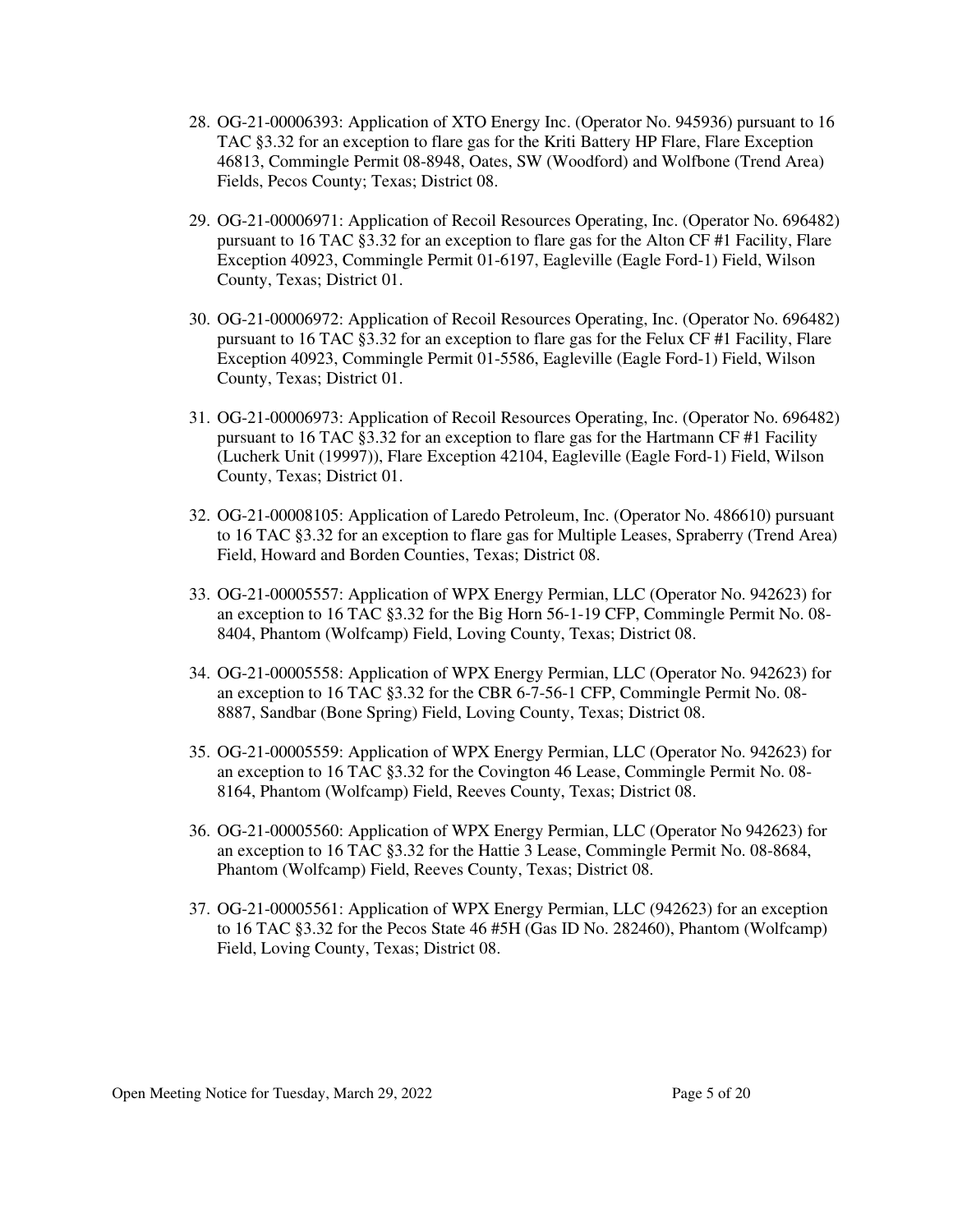- 38. OG-21-00006408: Application of U.S. Energy Development Corp (Operator No. 875462) pursuant to 16 TAC §3.32 for an exception to flare gas for the LLM North (19495) Lease, A Pad, Flare Exception 39835, Briscoe Ranch (Eagleford) Field, Zavala County, Texas; District 01; Order Nunc Pro Tunc.
- 39. OG-21-00006409: Application of U.S. Energy Development Corp (Operator No. 875462) pursuant to 16 TAC §3.32 for an exception to flare gas for the LLM South (19132) Lease, A Pad, Flare Exception 39862, Briscoe Ranch (Eagleford) Field, Zavala County, Texas; District 01; Order Nunc Pro Tunc.
- 40. OG-21-00006410: Application of U.S. Energy Development Corp (Operator No. 875462) pursuant to 16 TAC §3.32 for an exception to flare gas for the LLM South (19132) Lease, B Pad, Flare Exception 39873, Briscoe Ranch (Eagleford) Field, Zavala County, Texas; District 01; Order Nunc Pro Tunc.
- 41. OG-21-00006411: Application of U.S. Energy Development Corp (Operator No. 875462) pursuant to 16 TAC §3.32 for an exception to flare gas for the LLM South (19132) Lease, A Pad, Flare Exception 39874, Briscoe Ranch (Eagleford) Field, Zavala County, Texas; District 01; Order Nunc Pro Tunc.
- 42. OG-21-00007668: Application of CH-B Kingland, LLC pursuant to 16 TAC §3.76 for approval of a proposed qualified subdivision for a 132.6-acre tract, Willis McWilkinson Survey, Abstract Number 559, Harris County, Texas; District 03.
- 43. OG-21-00007669: Application of CH-B Kingland, LLC pursuant to 16 TAC §3.76 for approval of a proposed qualified subdivision for a 121.5-acre tract, James T. Dunman Survey, Abstract Number 1441, Harris County, Texas; District 03.
- 44. OG-21-00007670: Application of CH-B Kingland, LLC pursuant to 16 TAC §3.76 for approval of a proposed qualified subdivision for a 473.7-acre tract, James Dunman Survey, Abstract Numbers 1441 and 164 and the Willis McWilkinson Survey, Abstract Number 559, Harris and Montgomery Counties, Texas; District 03.
- 45. OG-21-00007671: Application of CH-B Kingland, LLC pursuant to TAC §3.76 for approval of a proposed qualified subdivision for a 107.2-acre tract, Willis McWilkinson Survey, Abstract Number 559, Harris County, Texas; District 03.
- 46. OG-22-00008596: Complaint of MMSmithfield Family Limited Partnership, Ltd. and Pettus Czar, Ltd. that Cockrell Production Co., Inc. (Operator No. 164305) does not have a good faith claim to operate the Winfield Ranch 131-6 (Gas ID No. 277323) Lease, Well No. 1, Wolfbone (Trend Area) Field, Pecos County, Texas; District 08.
- 47. OG-22-00008597: Complaint of MMSmithfield Family Limited Partnership, Ltd. and Pettus Czar, Ltd. that Cockrell Production Co., Inc. (Operator No. 164305) does not have a good faith claim to operate the Winfield Ranch 132-3 (Gas ID No. 279251) Lease, Well No. 1, Wolfbone (Trend Area) Field, Pecos County, Texas; District 08.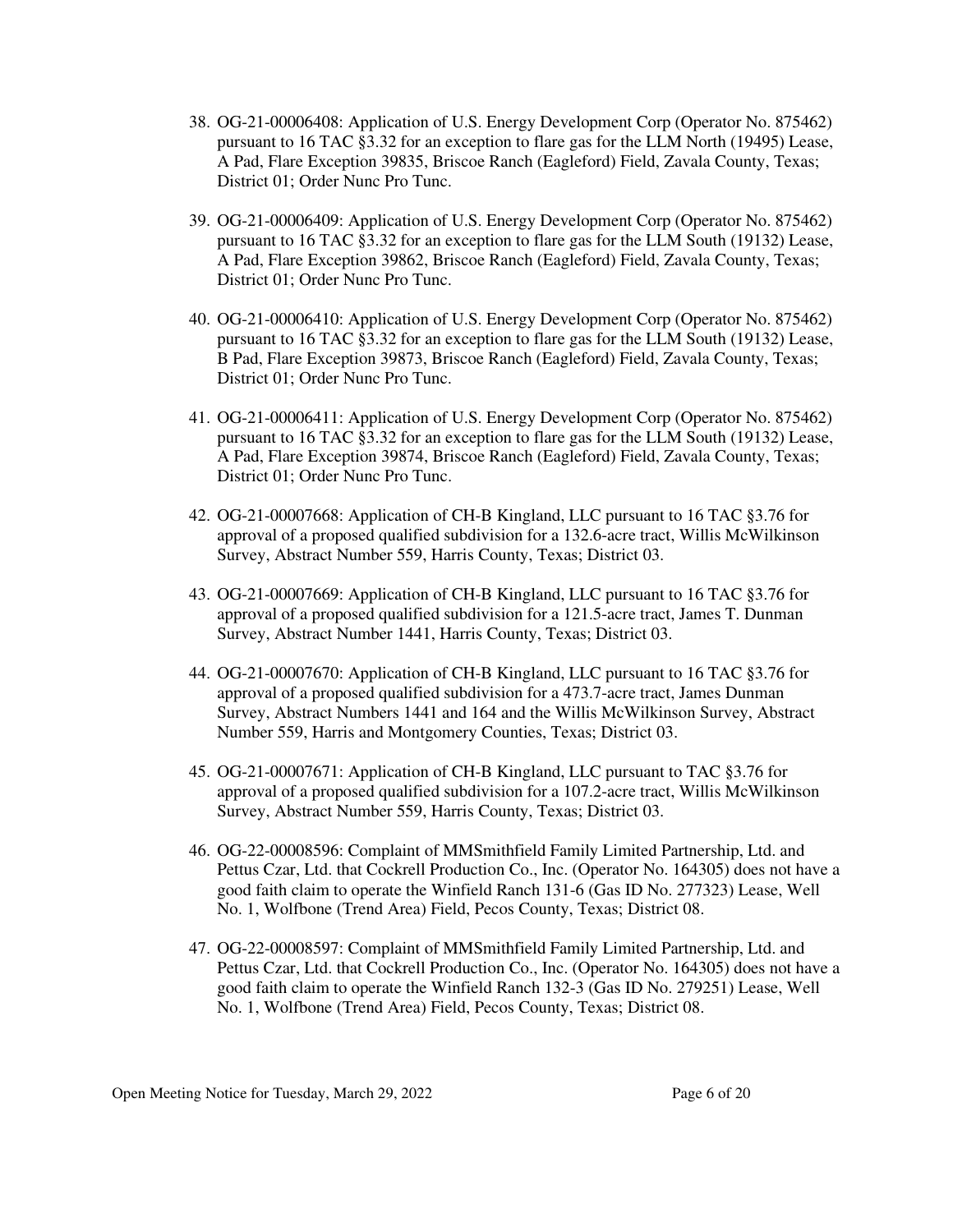- 48. OG-22-00008598: Complaint of MMSmithfield Family Limited Partnership, Ltd. and Pettus Czar, Ltd. that Cockrell Production Co., Inc. (Operator No. 164305) does not have a good faith claim to operate the Winfield Ranch 132-7 (Gas ID No. 285360) Lease, Well No. 1, Wolfbone (Trend Area) Field, Pecos County, Texas; District 08.
- 49. OG-22-00008599: Complaint of MMSmithfield Family Limited Partnership, Ltd. and Pettus Czar, Ltd. that Cockrell Production Co., Inc. (Operator No. 164305) does not have a good faith claim to operate the Winfield Ranch 132-13 (43687) Lease, Well No. 1, Wolfbone (Trend Area) Field, Pecos County, Texas; District 08.
- 50. OG-22-00008600: Complaint of MMSmithfield Family Limited Partnership, Ltd. and Pettus Czar, Ltd. that Cockrell Production Co., Inc. (Operator No. 164305) does not have a good faith claim to operate the Winfield Ranch Paisano 2 (45308) Lease, Well Nos. 1V, 2V, 13V, Wolfbone (Trend Area) Field, Pecos County, Texas; District 08.
- 51. OG-22-00008601: Complaint of MMSmithfield Family Limited Partnership, Ltd. and Pettus Czar, Ltd. that Cockrell Production Co., Inc. (Operator No. 164305) does not have a good faith claim to operate the Winfield Ranch Redbarn (45649) Lease, Well No. 1V and 12V, Wolfbone (Trend Area) Field, Pecos County, Texas; District 08.
- 52. OG-22-00008602: Complaint of MMSmithfield Family Limited Partnership, Ltd. and Pettus Czar, Ltd. that Cockrell Production Co., Inc. (Operator No. 164305) does not have a good faith claim to operate the Winfield Ranch Comanche 15 (46717) Lease, Well No. 1V, Wolfbone (Trend Area) Field, Pecos County, Texas; District 08.
- 53. O&G Case No.00009037: Occidental Permian Ltd. for authority pursuant to 16 TAC §3.50 to approve or certify an EOR project for the Wasson ODC Unit (#60000), Wasson (95397 001) Field, Yoakum County, Texas.
- 54. O&G Case No. 00009041: Kinder Morgan Production Co. LLC (463318) for authority pursuant to 16 TAC §3.50 to approve or certify an EOR project for the SACROC (#03137) Lease, Kelly-Snyder (48583 001) Field, Scurry County, Texas.
- 55. Oil & Gas Docket No. 00007217: Enforcement action against Santa Anna Operating 3, LLC (Operator No. 748098) for violations of statewide rules on the Baugh, D. S. (7B-00843) Lease, Well Nos. 1 and 2, Coleman County Regular Field, Coleman County, Texas, District 7B; Unopposed Motion for Rehearing; Violations of 16 TAC §3.14(b)(2).

### **OFFICE OF GENERAL COUNSEL**

**MASTER DEFAULT ORDERS** (6 items; numbers 56 - 61)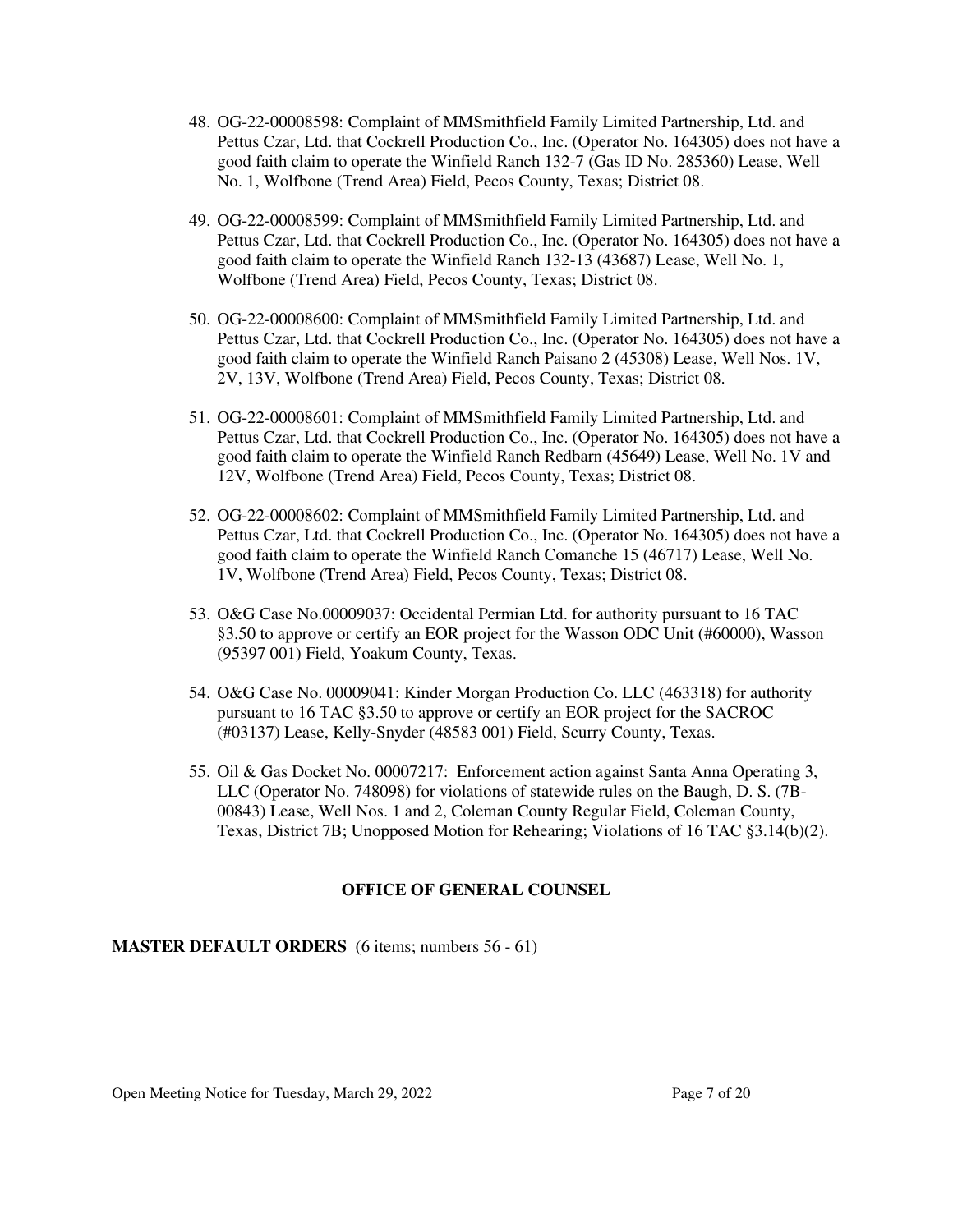- 56. O&G 00006707: Enforcement action against Circle Ridge Production, Inc. (Operator No. 153970) for Violation of Statewide Rules on the Newman (7B-27096) Lease, Well No. 1, Triple T (Gunsight) Field, Jones County, Texas. Violation of 16 TAC §§ 3.3(2), 3.3(3),  $3.13(a)(6)(A)$ , and  $3.14(b)(2)$ .
- 57. O&G 00007152: Enforcement action against Rasbury (Operator No. 693673) for Violation of Statewide Rules on the Humble (7B-29965) Lease, Well No. 1, Taylor County Regular Field, Taylor County, Texas. Violation of 16 TAC § 3.14(b)(2).
- 58. O&G 00007154: Enforcement action against Rasbury (Operator No. 693673) for Violation of Statewide Rules on the Black, J.R. "A" (7B-04508) Lease, Well No. 3, Black (Home Creek Sand) Field, Taylor County, Texas. Violation of 16 TAC § 3.14(b)(2).
- 59. O&G 00007731: Enforcement action against CWIC, Inc. (Operator No. 195838) for Violation of Statewide Rules on the Brandenburg (7B-25853) Lease, Well No. 1, Wildcat Field, Jones County, Texas. Violation of 16 TAC §§ 3.3(2) and 3.14(b)(2).
- 60. O&G 00007734: Enforcement action against CXL Energy, LLC (Operator No. 195770) for Violation of Statewide Rules on the Hamp Byler (7B-00194) Lease, Well Nos. 1, 2 A, 2 B, 20, 3, 9, O1, O2, O3, and W10, Brown County Regular Field, Brown County, Texas. Violation of 16 TAC §§ 3.3(1), 3.3(2), 3.3(3), 3.14(b)(2), and 3.22(b).
- 61. O&G 00008117: Enforcement action against 1984 Operating Company L.L.C. (Operator No. 953521) for Violation of Statewide Rules on the Morgan Gas Unit No. 2 Lease, Well No. 2H (RRC ID No. 09-238794), Newark, East (Barnett Shale) Field, Parker County, Texas. Violation of 16 TAC §§ 3.3(1), 3.3(2), 3.3(3), and 3.14(b)(2).

#### **AGREED ENFORCEMENT ORDERS** (128 items; numbers 62 - 189)

- 62. O&G 00006885: Pardus Oil & Gas Operating, LP (Operator No. 639425) enforcement action regarding FT. Trinidad Upper Glen Rose Unit Lease, Well No. 51D (RRC ID No. 03-032365), Fort Trinidad (Glen Rose, Upper) Field, Madison County, Texas. Violation of 16 TAC §3.14(b)(2).
- 63. O&G 00003238: Kimlar Oil Company, Inc. (Operator No. 462980) enforcement action regarding Agnes (08-28264) Lease, Well Nos. 1, 2, and 3, Jess Burner (Delaware 3800) Field, Reeves County, Texas. Violation of 16 TAC §§3.8(d)(1), 3.13(a)(6)(A), and 3.17(a).
- 64. O&G 00005834: Mascot Oil Company (Operator No. 531355) enforcement action regarding Menking Lease, Well No. 1 (Drilling Permit No. 810314), Campbell Creek (9300) Field, Lavaca County, Texas, District No. 02. Violation of 16 TAC §§3.3(1), 3.3(2), 3.3(3), 3.8(d)(4)(H)(i)(I), and 3.16(b)(1).
- 65. O&G 00005947: Arrowhead Productions, LP (Operator No. 033523) enforcement action regarding Churchill Lease, Well No. 2H (RRC ID No. 09-236156), Newark, East (Barnett Shale) Field, Parker County, Texas. Violation of 16 TAC §§3.14(b)(2) and 3.73(i).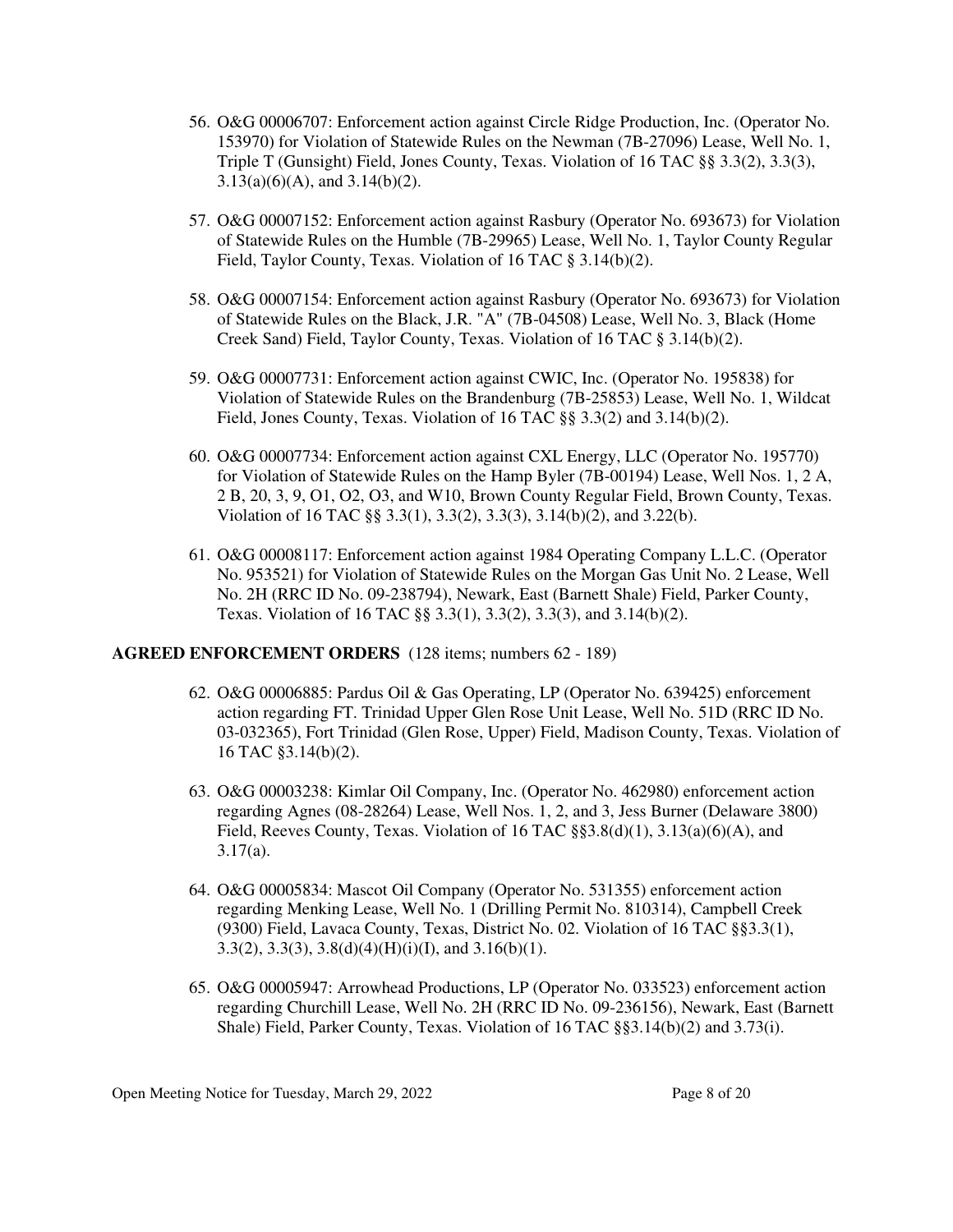- 66. O&G 00006160: Leexus Oil LLC (Operator No. 495350) enforcement action regarding Carmean, Mrs. John N. Lease, Well No. 1 (RRC ID No. 03-160844), Giddings (Austin Chalk, Gas) Field, Lee County, Texas. Violation of 16 TAC §3.14(b)(2) and Tex. Nat. Res. Code 91.143.
- 67. O&G 00006163: Sparrowoperating LLC (Operator No. 807362) enforcement action regarding Gordon SWD (09-30934) Lease, Well No. 1, Newark, East (Barnett Shale) Field, Parker County, Texas. Violation of 16 TAC §§3.3(1), 3.3(2), 3.3(3), and 3.14(b)(2).
- 68. O&G 00007082: Southcoast Production Inc (Operator No. 803257) enforcement action regarding Foster Lumber Co. "E" Lease, Well No. 1 (RRC ID No. 03-191846), Well No. 11, Cold Springs (Wilcox, Cons.) Field, San Jacinto County, Texas. Violation of 16 TAC  $\S$ §3.8(d)(1) and 3.14(b)(2).
- 69. O&G 00007155: Southcoast Production Inc (Operator No. 803257) enforcement action regarding Houghton Lease, Well No. 1 (RRC ID No. 03-247909), Cold Springs (Wilcox, Cons.) Field, San Jacinto County, Texas. Violation of 16 TAC  $\S$ §3.8(d)(1) and 3.20(a)(1).
- 70. O&G 00007782: Gaither Petroleum Corporation (Operator No. 292850) enforcement action regarding Beaumont Petroleum Co.- State (03-01771) Lease, Well No. 59 I, Goose Creek Field, Harris County, Texas. Violation of 16 TAC §3.8(b).
- 71. O&G 00007872: Bustamante Oil Company (Operator No. 112685) enforcement action regarding Shelton Lease, Well No. 4 (RRC ID No. 7B-074820), Brookesmith (Marble Falls Reef) Field, Brown County, Texas. Violation of 16 TAC §§3.14(d)(8) and  $3.14(d)(12)$ .
- 72. GUD 10993: Markwest Javelina P/L Co, L.L.C. (Company ID No. 7652) enforcement action regarding RG-600, 700, 800, 810, 820 RAW Gas System (System ID No. 730461), Nueces County, Texas. Violation of 49 CFR 192.475(a) and 192.477.
- 73. GUD 11025: Enmark Operations, Inc. (Company ID No. 7831) enforcement action regarding System of Company ID 7831 (System ID No. 960604), Cass County, Texas. Violation of 16 TAC §8.51(a).
- 74. PS 00001725: Texas Coastal Pipeline, LLC (Operator No. 844787) enforcement action regarding Permit No. 07317, Calhoun County, Texas. Violation of 16 TAC §§3.70(j) and  $3.70(k)$ .
- 75. Damage Prevention 016028: Prime Utility Construction, LLC enforcement action for violation of 16 TAC §18.11(b), at 400 Lobo Ln. (Douglas), Little Elm, Denton County, Texas.
- 76. Damage Prevention 028919: Prime Utility Construction, LLC enforcement action for two violations of 16 TAC §§18.11(b), and 18.10(b), at 2152 Virginia Pkwy. (Independence Pkwy.), McKinney, Collin County, Texas.

Open Meeting Notice for Tuesday, March 29, 2022 Page 9 of 20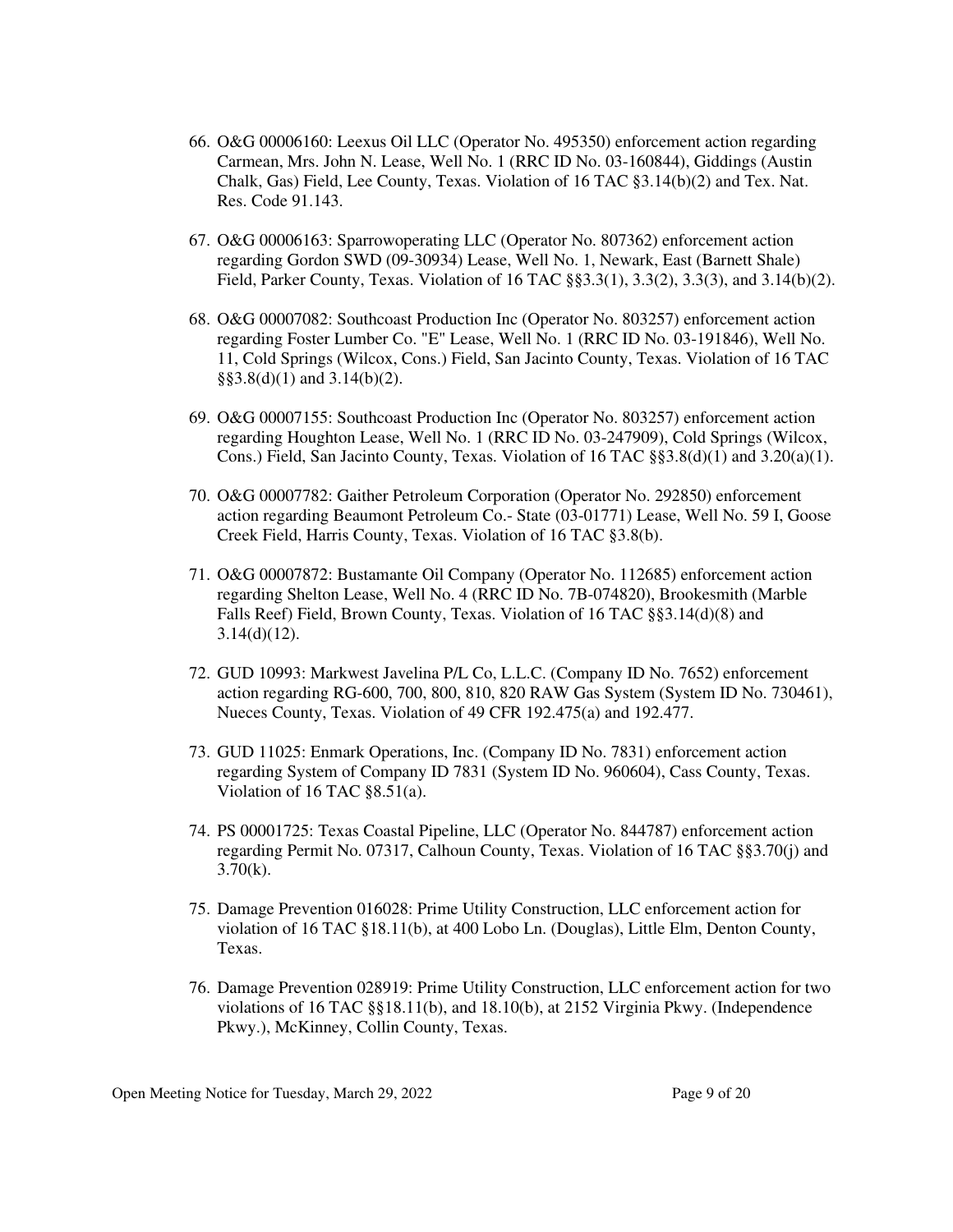- 77. Damage Prevention 029004: Prime Utility Construction, LLC enforcement action for violation of 16 TAC §18.11(b), at 131 Virginia Pkwy. (Rose Garden), McKinney, Collin County, Texas.
- 78. Damage Prevention 031627: Prime Utility Construction, LLC enforcement action for two violations of 16 TAC §§18.11(b), and 18.4(a), at 5195 Lakeridge Pkwy. (Camp Wisdom), Grand Prairie, Dallas County, Texas.
- 79. Damage Prevention 033023: Prime Utility Construction, LLC enforcement action for two violations of 16 TAC §§18.11(b), and 18.3(a), at 6701 Castillo St. (Gran Via), Irving, Dallas County, Texas.
- 80. Damage Prevention 036792: Prime Utility Construction, LLC enforcement action for two violations of 16 TAC §§18.11(b), 18.4(h), and 18.3(e), at 912 Hamilton Ct. (Kensington Dr.), Rockwall, Rockwall County, Texas.
- 81. Damage Prevention 037469: Prime Utility Construction, LLC enforcement action for two violations of 16 TAC §§18.11(b), and 18.3(a), at 7331 Deerfield Dr. (Sussex), Mansfield, Tarrant County, Texas.
- 82. Damage Prevention 039981: Prime Utility Construction, LLC enforcement action for two violations of 16 TAC §§18.11(b) at Alderwood Pl. (Hedgcoxe Rd.), Plano, Dallas County, Texas.
- 83. Damage Prevention 041381: Prime Utility Construction, LLC enforcement action for violation of 16 TAC §18.11(b), at 611 Cimarron Trl. (Rodeo), Irving, Dallas County, Texas.
- 84. Damage Prevention 043994: Prime Utility Construction, LLC enforcement action for violation of 16 TAC §§18.3(e), 18.10(b) and 18.11(b), at E. Stacy Rd. (Hawkswood Dr.), Fairview, Collin County, Texas.
- 85. Damage Prevention 044716: Prime Utility Construction, LLC enforcement action for two violations of 16 TAC §§18.11(b) at 748 Fireside Dr. (Gazebo St.), Aubrey, Denton County, Texas.
- 86. Damage Prevention 045149: Prime Utility Construction, LLC enforcement action for two violations of 16 TAC §§18.11(b) at 1100 S. Kimball Ave. (Nolen Dr.), Southlake, Tarrant County, Texas.
- 87. Damage Prevention 045649: Prime Utility Construction, LLC enforcement action for two violations of 16 TAC §§18.11(b), and 18.10(b), at 8021 Ponwar Dr. (Chiford Ln.), Fort Worth, Tarrant County, Texas.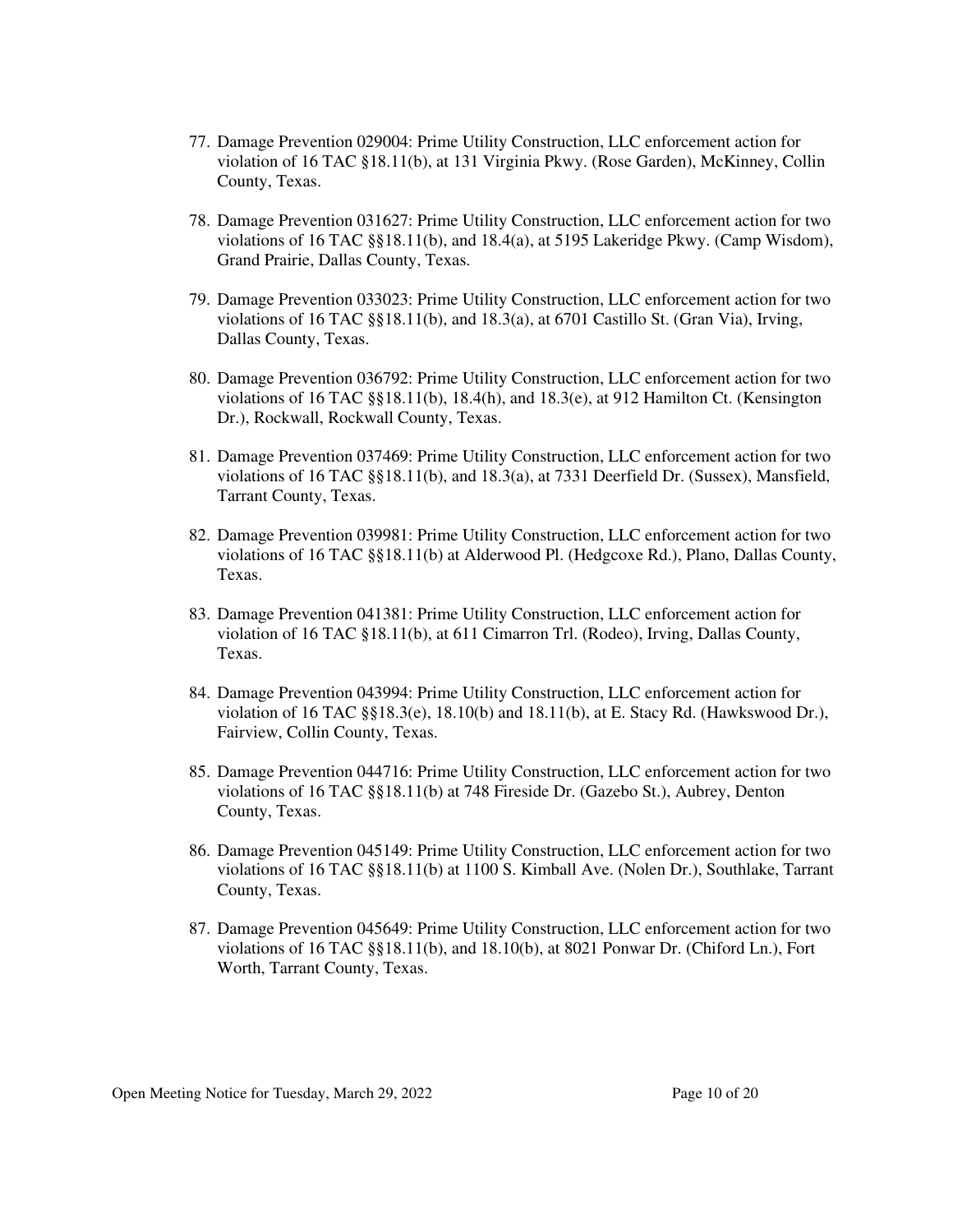- 88. Damage Prevention 045886: Prime Utility Construction, LLC enforcement action for two violations of 16 TAC §§18.11(b), and 18.3(a), at Barn Swallow Dr. (Mule Kick Dr.), Frisco, Denton County, Texas.
- 89. Damage Prevention 046378: Prime Utility Construction, LLC enforcement action for two violations of 16 TAC §§18.11(b) at 1217 Mist Flower Dr. (Sundrop Dr.), Little Elm, Denton County, Texas.
- 90. Damage Prevention 047158: Prime Utility Construction, LLC enforcement action for two violations of 16 TAC §§18.11(b), and 18.3(a), at Bassett Dr. (FM 551), Royse City, Rockwall County, Texas.
- 91. Damage Prevention 047280: Prime Utility Construction, LLC enforcement action for two violations of 16 TAC §§18.11(b) at 1300 Martinez Ln. (Hwy. 78), Wylie, Collin County, Texas.
- 92. Damage Prevention 047553: Prime Utility Construction, LLC enforcement action for violation of 16 TAC §18.11(b), at 2315 Little Rd. (W. Arkansas Ln.), Arlington, Tarrant County, Texas.
- 93. Damage Prevention 048486: Prime Utility Construction, LLC enforcement action for two violations of 16 TAC §§18.11(b) at 2721 N. Custer Rd. (CR 857), McKinney, Collin County, Texas.
- 94. Damage Prevention 050879: Prime Utility Construction, LLC enforcement action for two violations of 16 TAC §§18.11(b) at 1450 Eastchase Pkwy. (Meadowbrook Blvd.), Fort Worth, Tarrant County, Texas.
- 95. Damage Prevention 050886: Prime Utility Construction, LLC enforcement action for violation of 16 TAC §18.11(b), at Amber Sky Dr. (Cross Fox Ln.), Fort Worth, Tarrant County, Texas.
- 96. Damage Prevention 051509: Prime Utility Construction, LLC enforcement action for violation of 16 TAC §§18.3(a) and 18.11(b), at 8900 Jewelflower Dr. (Wild Onion Ln.), Fort Worth, Tarrant County, Texas.
- 97. Damage Prevention 052650: Prime Utility Construction, LLC enforcement action for violation of 16 TAC §18.11(b), at FM 720 (FM 380), Cross Roads, Denton County, Texas.
- 98. Damage Prevention 053192: Prime Utility Construction, LLC enforcement action for two violations of 16 TAC §§18.11(b) at 515 S. Carrier Pkwy. (W. Jefferson St.), Grand Prairie, Dallas County, Texas.
- 99. Damage Prevention 053207: Prime Utility Construction, LLC enforcement action for two violations of 16 TAC §§18.11(b) at 7809 Calgary (Gillon), Arlington, Tarrant County, Texas.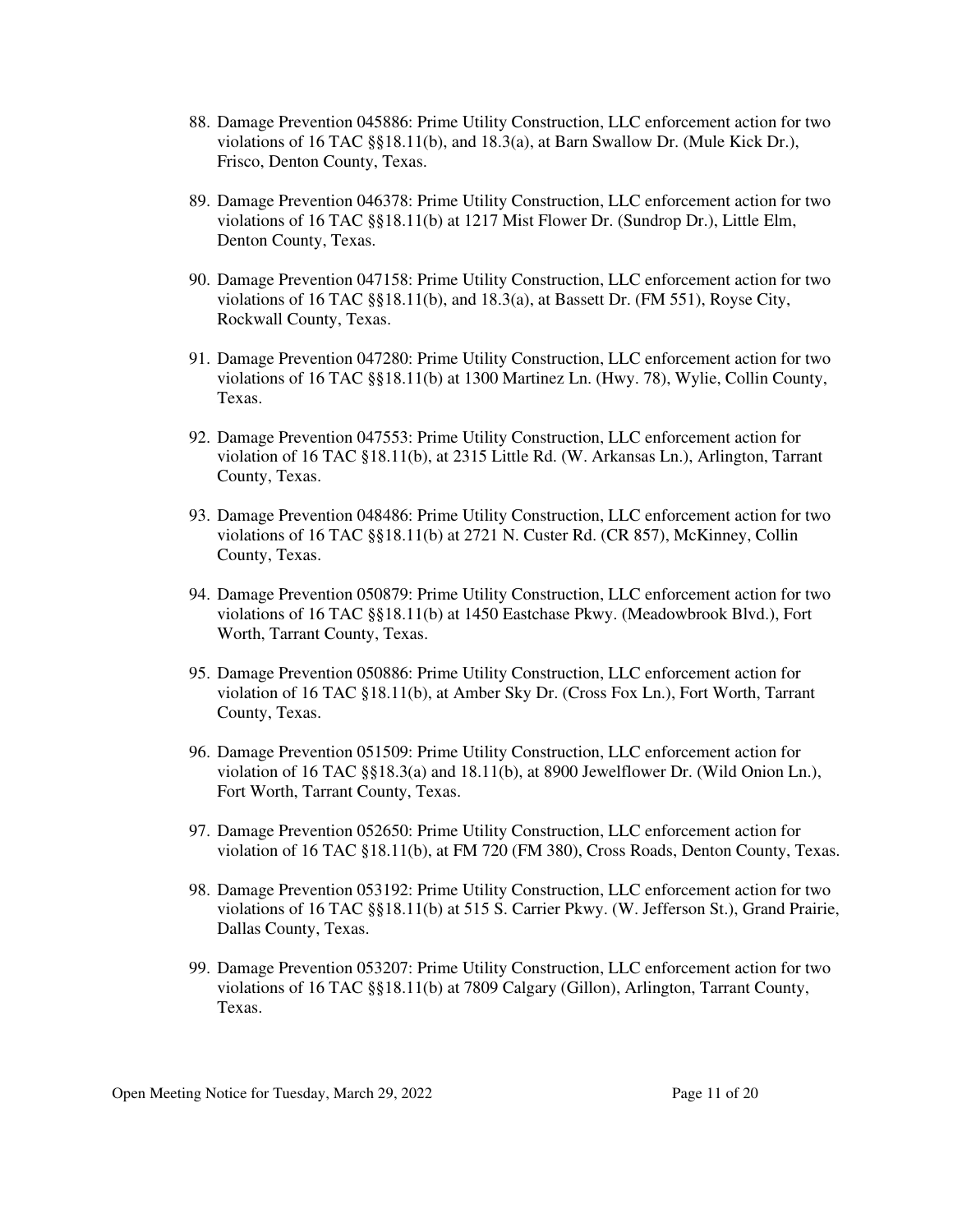- 100. Damage Prevention 053441: Prime Utility Construction, LLC enforcement action for violation of 16 TAC §§18.4(a) and 18.11(b), at 458 Shade Tree Cir. (Cavender Dr.), Hurst, Tarrant County, Texas.
- 101. Damage Prevention 054213: Prime Utility Construction, LLC enforcement action for violation of 16 TAC §18.11(b), at 926 Cattail Dr. (Tin Cup Dr.), Arlington, Tarrant County, Texas.
- 102. Damage Prevention 054503: Prime Utility Construction, LLC enforcement action for two violations of 16 TAC §§18.11(b) at War Admiral St. (Filly Way), Celina, Collin County, Texas.
- 103. Damage Prevention 065929: Pantheon Construction enforcement action for violation of 16 TAC §18.10(b), at E. Main St. (S. Crowley Rd.), Crowley, Tarrant County, Texas.
- 104. Damage Prevention 068623: Pantheon Construction enforcement action for violation of 16 TAC §§18.4(a) and 18.11(b), at 3248 Grady St. (Banbury Dr.), Forest Hill, Tarrant County, Texas.
- 105. Damage Prevention 069290: Noble General enforcement action for two violations of 16 TAC §§18.11(b), and 18.3(a), at 8980 Gateway East Blvd. (Tower Trail), El Paso, El Paso County, Texas.
- 106. Damage Prevention 069686: North Houston Pole Line enforcement action for violation of 16 TAC §18.4(b), at 10535 Newborough Dr. (Maplecrest Dr.), Houston, Harris County, Texas.
- 107. Damage Prevention 069945: Infratech Corporation enforcement action for violation of 16 TAC §18.10(b), at 3178 Lavon Dr. (Neiman School Rd.), Garland, Dallas County, Texas.
- 108. Damage Prevention 070207: CPS Energy enforcement action for violation of 16 TAC §18.8(a), at 8523 Pegasus Dr. (Phoenix Dr.), Selma, Bexar County, Texas.
- 109. Damage Prevention 070920: Northstar Energy Solutions enforcement action for violation of 16 TAC §18.4(b), at 2325 Brenda Ln. (Marvin Ln.), Keller, Tarrant County, Texas.
- 110. Damage Prevention 070922: Pantheon Construction enforcement action for violation of 16 TAC §18.8(a), at 8125 Clifford St. (Waynell St.), White Settlement, Tarrant County, Texas.
- 111. Damage Prevention 070940: Alamo City Constructors, Inc. enforcement action for violation of 16 TAC §18.3(e), at Schuman (Toepperwein), Converse, Bexar County, Texas.
- 112. Damage Prevention 070990: Kent Co. Texas enforcement action for two violations of 16 TAC §§18.11(b), and 18.3(a), at 4206 Swiss Ave. (Peak), Dallas, Dallas County, Texas.

Open Meeting Notice for Tuesday, March 29, 2022 Page 12 of 20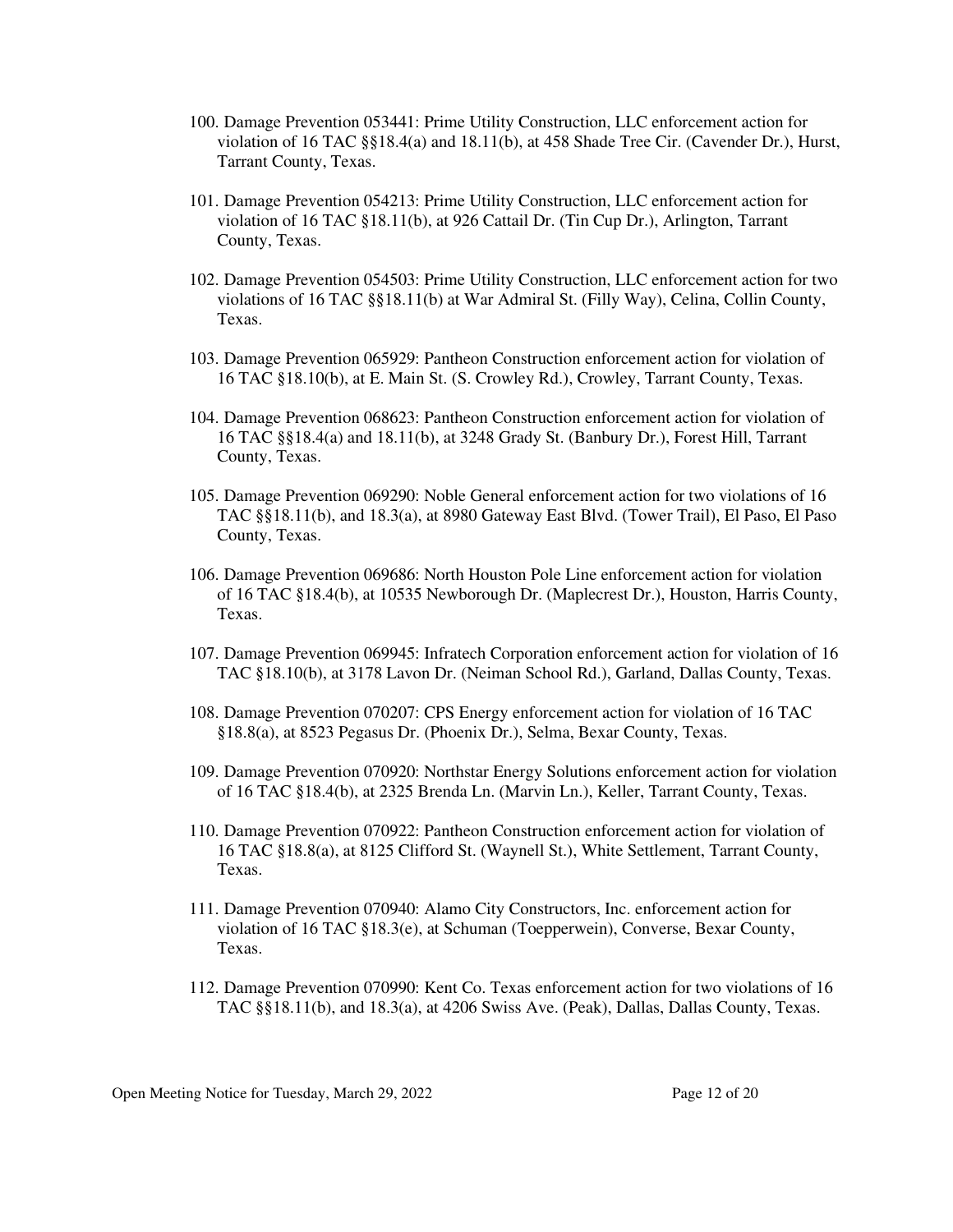- 113. Damage Prevention 071033: City of Groves enforcement action for violation of 16 TAC §18.4(a), at 2739 Oak Ave. (25th St.), Groves, Jefferson County, Texas.
- 114. Damage Prevention 071265: Mission Site Services enforcement action for violation of 16 TAC §§18.8(a) and 18.11(b), at 602 S. Corinth St. (Woodbine), Dallas, Dallas County, Texas.
- 115. Damage Prevention 071483: Atmos Energy, West Texas Division enforcement action for violation of 16 TAC §§18.11(a) and 18.8(a), at FM 1072 (CR 132), Olton, Lamb County, Texas.
- 116. Damage Prevention 071589: Texas Pride Utilities enforcement action for two violations of 16 TAC §§18.11(b), and 18.11(c), at 7300 Blk. Oak Walk Dr., Humble, Harris County, Texas.
- 117. Damage Prevention 071740: Centerpoint Energy Entex enforcement action for violation of 16 TAC §18.8(a), at Treaschwig Rd. (Aldine Westfield Rd.), Spring, Harris County, Texas.
- 118. Damage Prevention 071828: Longview Bridge and Road enforcement action for two violations of 16 TAC §§18.11(b), and 18.11(c), at 5201 South St., Nacogdoches, Nacogdoches County, Texas.
- 119. Damage Prevention 071885: Centerpoint Energy (electric) enforcement action for violation of 16 TAC §18.10(b), at 6000 Blk. Wade Rd., Baytown, Chambers County, Texas.
- 120. Damage Prevention 071973: Centerpoint Energy Entex enforcement action for violation of 16 TAC §18.8(a), at 11801 Tree Lake Dr. (Old McDade Rd.), Elgin, Bastrop County, Texas.
- 121. Damage Prevention 072028: M-Co Construction, Inc. enforcement action for violation of 16 TAC §18.4(a), at E. Danieldale (Bob Lee Blvd.), Duncanville, Dallas County, Texas.
- 122. Damage Prevention 072034: Kiva, Inc. enforcement action for violation of 16 TAC §§18.10(b) and 18.11(c), at 11211 Applewhite Rd. (Hwy. 16), San Antonio, Bexar County, Texas.
- 123. Damage Prevention 072039: Omega Contracting, Inc. enforcement action for violation of 16 TAC §18.4(b), at 2338 Starks Ave. (Bexar St.), Dallas, Dallas County, Texas.
- 124. Damage Prevention 072124: IES Residential enforcement action for two violations of 16 TAC §§18.11(b), and 18.3(e), at 14015 Mulch Ct. (Pickawe Way), San Antonio, Bexar County, Texas.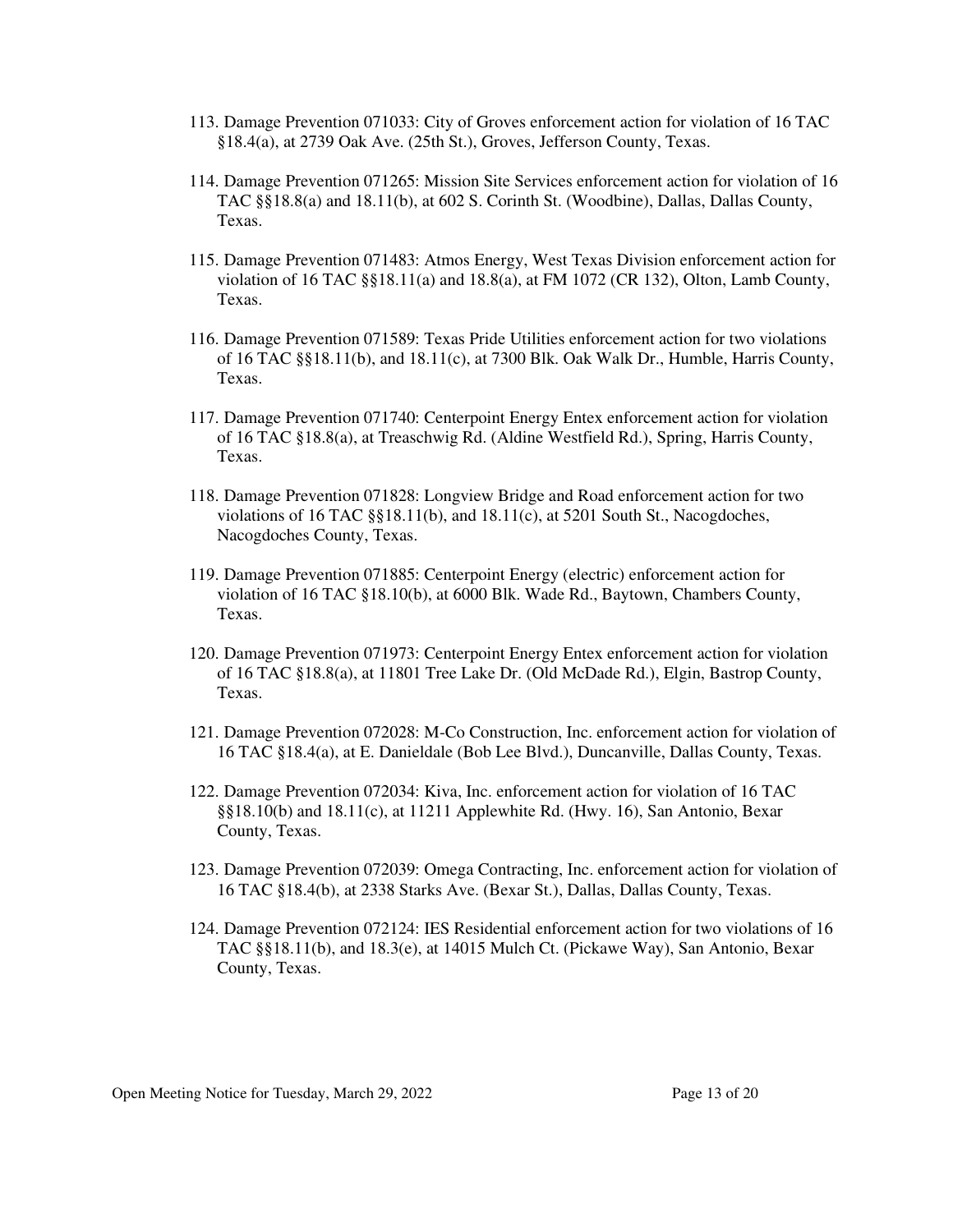- 125. Damage Prevention 072144: Patterson Professional Services enforcement action for violation of 16 TAC §§18.11(b) and 18.11(c), at 699 Cedar (Sunset School Rd.), Sunset, Montague County, Texas.
- 126. Damage Prevention 072158: Texas Pride Utilities enforcement action for violation of 16 TAC §§18.4(b) and 18.11(b), at 10207 Sageplum Dr., Houston, Harris County, Texas.
- 127. Damage Prevention 072202: Decker Mechanical enforcement action for two violations of 16 TAC §§18.11(b), and 18.11(c), at 1002 KCK Way (S. Hwy. 67), Cedar Hill, Dallas County, Texas.
- 128. Damage Prevention 072213: Art's Fencing enforcement action for violation of 16 TAC §§18.4(a) and 18.11(b), at 1002 E. 46th St. (Harmon Ave.), Austin, Travis County, Texas.
- 129. Damage Prevention 072233: Cathedral Plumbing of TX enforcement action for violation of 16 TAC  $\S$ §18.4(b) and 18.11(c), at 4004 Fairmont Ln. (Meadowlands), Forney, Kaufman County, Texas.
- 130. Damage Prevention 072249: Gage and Cade Construction enforcement action for two violations of 16 TAC §§18.11(b) at 446 Hazy Hills Loop (Dayridge Dr.), Dripping Springs, Hays County, Texas.
- 131. Damage Prevention 072262: Atmos Energy, West Texas Division enforcement action for violation of 16 TAC §18.8(a), at 1201 E. 87th St. (Evans Blvd.), Odessa, Ector County, Texas.
- 132. Damage Prevention 072303: Joslin Construction Texas, LLC enforcement action for violation of 16 TAC §§18.10(b) and 18.11(b), at FM 1960 (Atascocita Shores Dr.), Atascocita, Harris County, Texas.
- 133. Damage Prevention 072582: Centerpoint Energy Entex enforcement action for violation of 16 TAC §18.8(a), at 910 Mqueeny Rd. (Nacogdoches Rd.), New Braunfels, Comal County, Texas.
- 134. Damage Prevention 072669: Texas Pride Utilities enforcement action for violation of 16 TAC §18.11(b), at 9830 Sagequeen Dr., Houston, Harris County, Texas.
- 135. Damage Prevention 072677: Acadia Services, LLC enforcement action for violation of 16 TAC §18.4(a), at Fannin Rd. (Red River), Melissa, Collin County, Texas.
- 136. Damage Prevention 072682: City of Portland enforcement action for two violations of 16 TAC §§18.11(b), and 18.4(a), at 233 Terlingua Dr., Portland, San Patricio County, Texas.
- 137. Damage Prevention 072937: Denbow Company enforcement action for violation of 16 TAC §18.10(b), at 14824 Bulverde Rd. (Chimney Springs Dr.), San Antonio, Bexar County, Texas.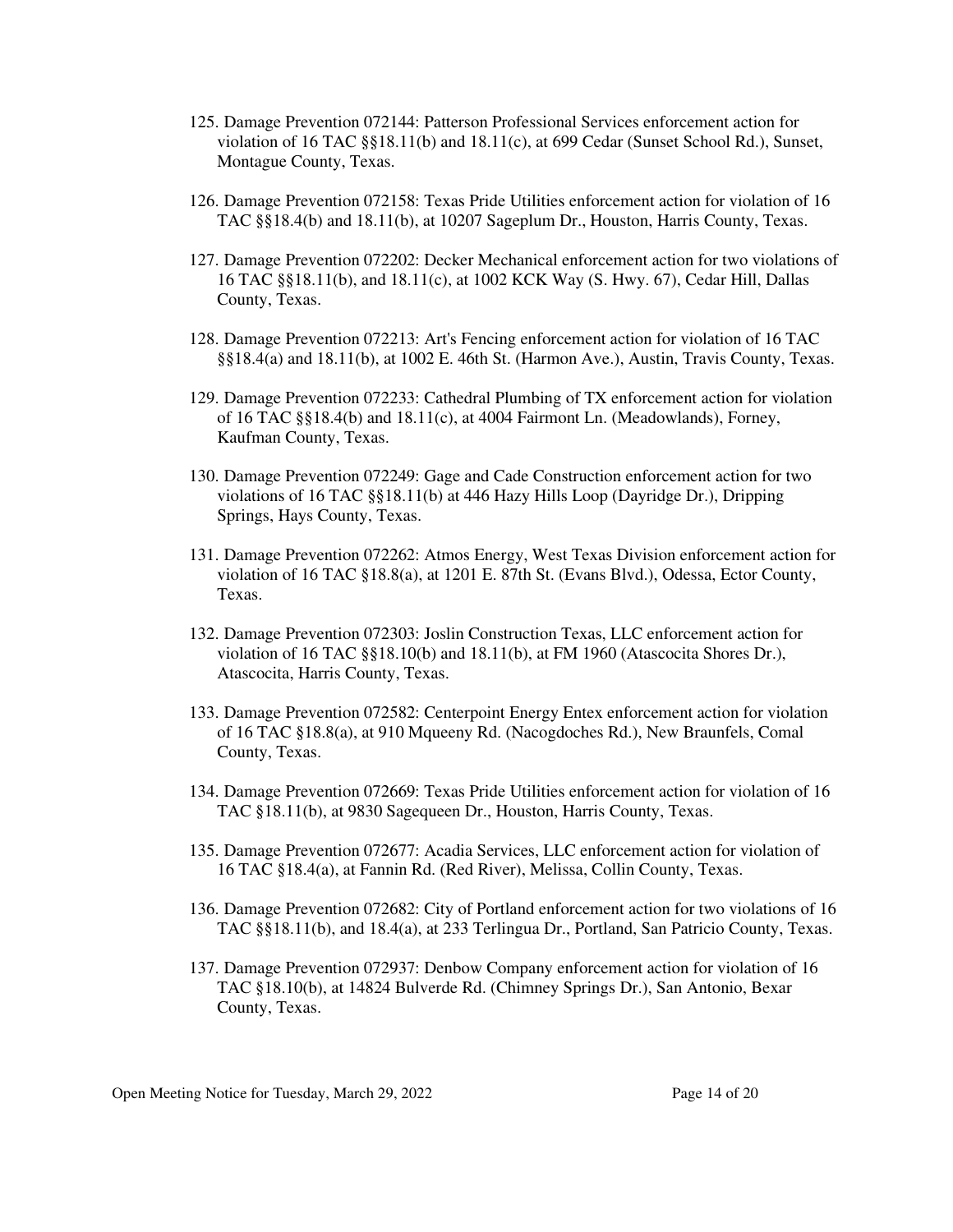- 138. Damage Prevention 072944: Primoris T&D enforcement action for violation of 16 TAC §18.11(b), at 130 W. Woodard (Austin), Denison, Grayson County, Texas.
- 139. Damage Prevention 072951: IES Residential enforcement action for two violations of 16 TAC §§18.11(b), and 18.3(a), at 1822 Morse Way (Columbia Square), San Antonio, Bexar County, Texas.
- 140. Damage Prevention 073117: Texas Pride Utilities enforcement action for two violations of 16 TAC §§18.11(b) at 3608 4th St, Brookshire, Waller County, Texas.
- 141. Damage Prevention 073154: BFK Communication Services enforcement action for two violations of 16 TAC §§18.11(b) at 501 W. Palestine (Odell St.), Hutchins, Dallas County, Texas.
- 142. Damage Prevention 073339: Santos Hernandez enforcement action for two violations of 16 TAC §§18.11(b), and 18.11(c), at 104 Winslow Run (Proctor Grove), Cibolo, Bexar County, Texas.
- 143. Damage Prevention 073370: Atmos Energy, West Texas Division enforcement action for violation of 16 TAC §18.8(a), at 815 Butterfield Trl. (Mohawk Trl.), Canyon, Randall County, Texas.
- 144. Damage Prevention 073400: North Houston Pole Line enforcement action for two violations of 16 TAC §§18.11(b), and 18.11(c), at 2500 Blk. FM 517, Dickinson, Galveston County, Texas.
- 145. Damage Prevention 073423: City of Valley Mills enforcement action for two violations of 16 TAC §§18.11(b), 18.11(c), and 18.3(a), at 902 E. Ave. E (9th St.), Valley Mills, Bosque County, Texas.
- 146. Damage Prevention 073436: Mustang Plumbing enforcement action for violation of 16 TAC §18.11(b), at 11013 Strawberry Roan (Spanish Jennet), Manor, Travis County, Texas.
- 147. Damage Prevention 073506: City of Corpus Christi Gas Dept. enforcement action for violation of 16 TAC §18.8(a), at 3038 Laguna Shores Rd. (Caribbean Dr.), Corpus Christi, Nueces County, Texas.
- 148. Damage Prevention 073527: Centerpoint Energy Entex enforcement action for violation of 16 TAC §18.8(a), at 12062 Mallard Stream Ct. (Paddock Brook Ln.), Houston, Harris County, Texas.
- 149. Damage Prevention 073529: Centerpoint Energy Entex enforcement action for violation of 16 TAC §18.8(a), at Bristol (Allen), Laredo, Webb County, Texas.
- 150. Damage Prevention 073538: Centerpoint Energy Entex enforcement action for violation of 16 TAC §18.8(a), at 9609 Kinder Ln. (Grassmere St.), Houston, Harris County, Texas.

Open Meeting Notice for Tuesday, March 29, 2022 Page 15 of 20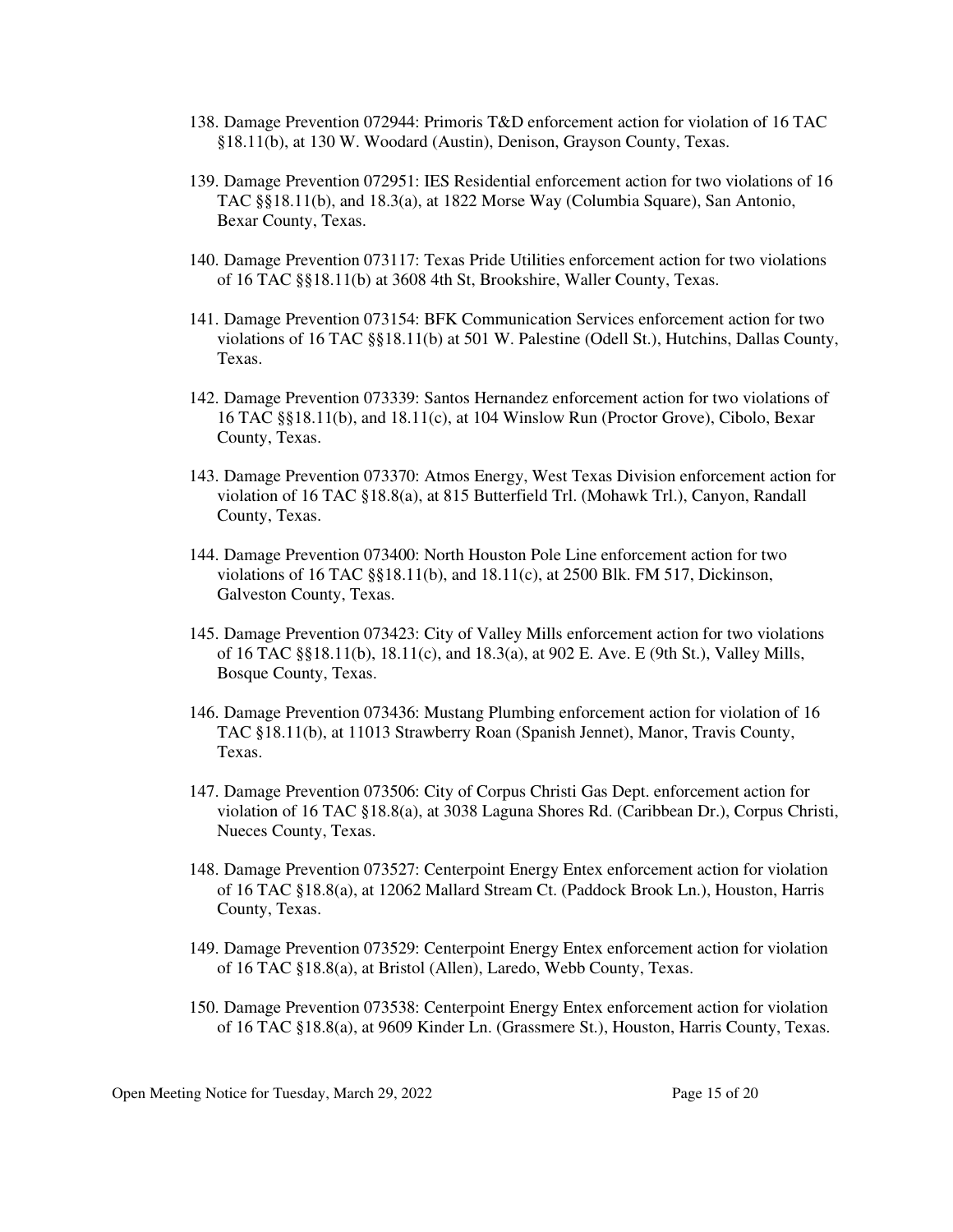- 151. Damage Prevention 073540: Centerpoint Energy Entex enforcement action for violation of 16 TAC §18.8(a), at 22000 Blk. Atwater Canyon Ln., Katy, Fort Bend County, Texas.
- 152. Damage Prevention 073548: Centerpoint Energy Entex enforcement action for violation of 16 TAC §18.8(a), at 4950 FM 1960 W., Houston, Harris County, Texas.
- 153. Damage Prevention 073556: Centerpoint Energy Entex enforcement action for violation of 16 TAC §18.8(a), at 17 Sherwood St., Dayton, Liberty County, Texas.
- 154. Damage Prevention 073569: Long's Irrigation Company enforcement action for two violations of 16 TAC §§18.11(b), and 18.3(a), at 1700 Blk. Forestdale Blvd., Tyler, Smith County, Texas.
- 155. Damage Prevention 073572: City of Rockport enforcement action for violation of 16 TAC §18.8(a), at 919 S. Water St. (Murray), Rockport, Aransas County, Texas.
- 156. Damage Prevention 073575: Centerpoint Energy Entex enforcement action for violation of 16 TAC §18.8(a), at 9506 Thistle Trail Dr. (Hollow Rock Dr.), Houston, Harris County, Texas.
- 157. Damage Prevention 073585: Bryan Texas Utilities enforcement action for violation of 16 TAC §18.4(g), at 4213 Ballymore (Crystal Ln.), College Station, Brazos County, Texas.
- 158. Damage Prevention 073590: City of Burnet enforcement action for violation of 16 TAC §§18.10(b) and 18.11(b), at 901 Rhomberg (Willow St.), Burnet, Burnet County, Texas.
- 159. Damage Prevention 073592: Centerpoint Energy Entex enforcement action for violation of 16 TAC §18.8(a), at 5400 El Dorado (Clear Lake City Blvd.), Clear Lake City, Harris County, Texas.
- 160. Damage Prevention 073593: Centerpoint Energy Entex enforcement action for violation of 16 TAC §18.8(a), at Bliss Rd. (Conway), San Marcos, Hays County, Texas.
- 161. Damage Prevention 073594: Centerpoint Energy Entex enforcement action for violation of 16 TAC §18.8(a), at 9332 CR 105 (CR 101), San Diego, Duval County, Texas.
- 162. Damage Prevention 073595: Centerpoint Energy Entex enforcement action for violation of 16 TAC §18.8(a), at 416 Travis St. (E. San Francisco Ave.), Laredo, Webb County, Texas.
- 163. Damage Prevention 073601: Centerpoint Energy Entex enforcement action for violation of 16 TAC §18.8(a), at 400 Blk. Winnie St., Houston, Harris County, Texas.
- 164. Damage Prevention 073604: Texas Gas Service Company enforcement action for violation of 16 TAC §18.8(a), at 716 N. 11th St. (Hackberry Ave.), McAllen, Hidalgo County, Texas.

Open Meeting Notice for Tuesday, March 29, 2022 Page 16 of 20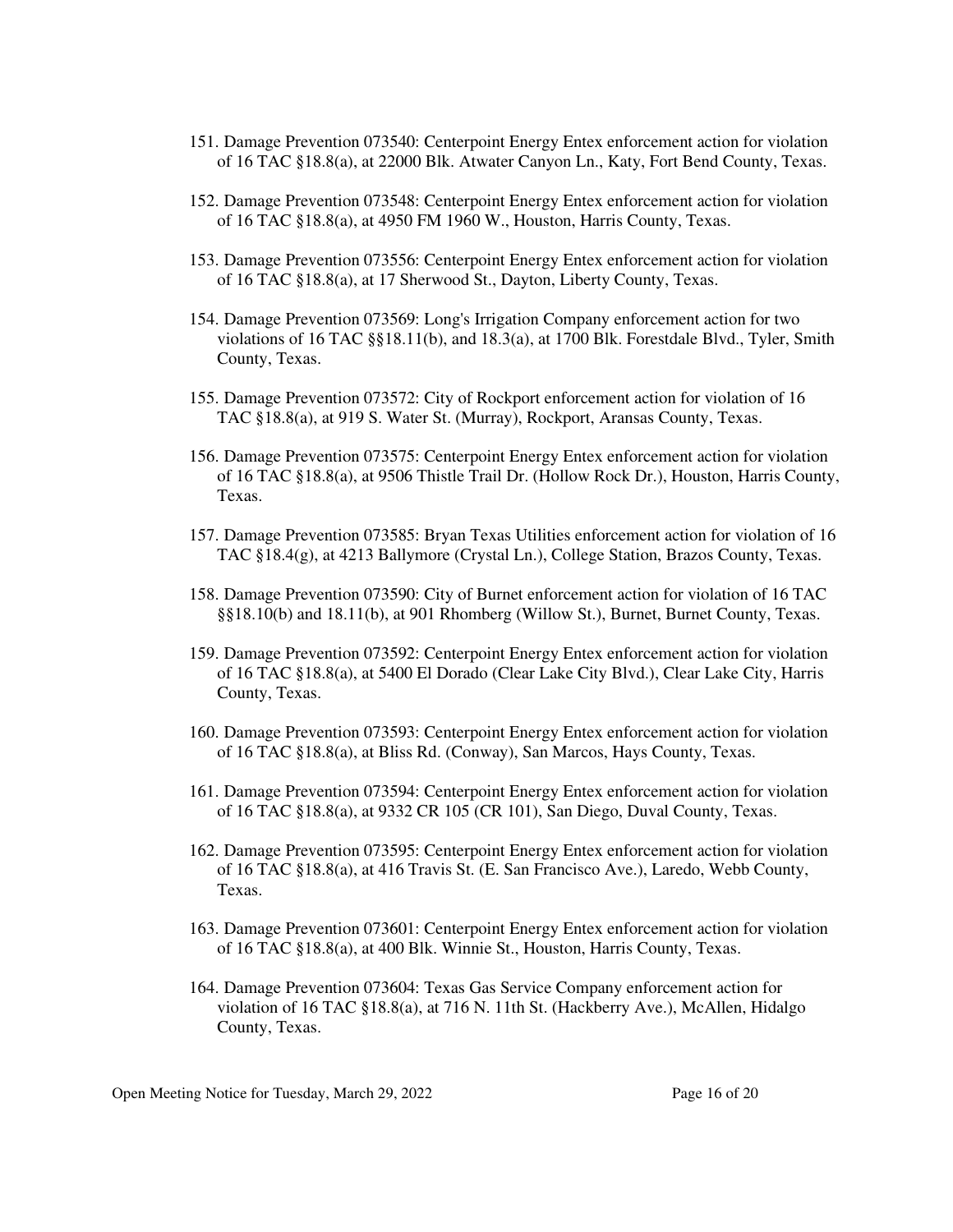- 165. Damage Prevention 073607: City of Farmers Branch enforcement action for violation of 16 TAC §18.10(b), at 13311 Glenside (Webb Chapel), Farmers Branch, Dallas County, Texas.
- 166. Damage Prevention 073614: Centerpoint Energy Entex enforcement action for violation of 16 TAC §18.8(a), at 1928 N. Palace Ave., Tyler, Smith County, Texas.
- 167. Damage Prevention 073617: Centerpoint Energy Entex enforcement action for violation of 16 TAC §18.8(a), at 5450 Tourmaline Way (Dew Crest Ln.), Brookshire, Fort Bend County, Texas.
- 168. Damage Prevention 073624: Centerpoint Energy Entex enforcement action for violation of 16 TAC §18.8(a), at 1700 Blk. Ward St., Rosenberg, Fort Bend County, Texas.
- 169. Damage Prevention 073655: Mustang Plumbing enforcement action for violation of 16 TAC §§18.10(b) and 18.11(c), at 14013 Prasky Trail, Elgin, Bastrop County, Texas.
- 170. Damage Prevention 073671: G&T Paving, LLC enforcement action for two violations of 16 TAC §§18.11(b), and 18.3(a), at 1203 Calle Galaxia (Calle Cosmos), Brownsville, Cameron County, Texas.
- 171. Damage Prevention 073676: Crostex Construction enforcement action for two violations of 16 TAC §§18.11(b), and 18.3(a), at Broken Boulder (Stampede Stream), Magnolia, Montgomery County, Texas.
- 172. Damage Prevention 073682: Ark Construction enforcement action for two violations of 16 TAC §§18.11(b), and 18.3(a), at 2100 W. 15th St. (Custer Rd.), Plano, Collin County, Texas.
- 173. Damage Prevention 073683: Centerpoint Energy Entex enforcement action for violation of 16 TAC §18.8(a), at 19910 Red Chili St., Spring, Harris County, Texas.
- 174. Damage Prevention 073688: Centerpoint Energy Entex enforcement action for violation of 16 TAC §18.8(a), at 1535 Hwy. 6 (Fluor Daniel), Sugar Land, Fort Bend County, Texas.
- 175. Damage Prevention 073714: Centerpoint Energy Entex enforcement action for violation of 16 TAC §18.8(a), at 525 Buffalo St., Gilmer, Upshur County, Texas.
- 176. Damage Prevention 073715: Bain Construction enforcement action for violation of 16 TAC §18.3(a), at McMahon Ave. (S. Kenazo Ave.), Horizon City, El Paso County, Texas.
- 177. Damage Prevention 073716: Centerpoint Energy Entex enforcement action for violation of 16 TAC §18.8(a), at 23800 Blk. English Oak Dr., Houston, Harris County, Texas.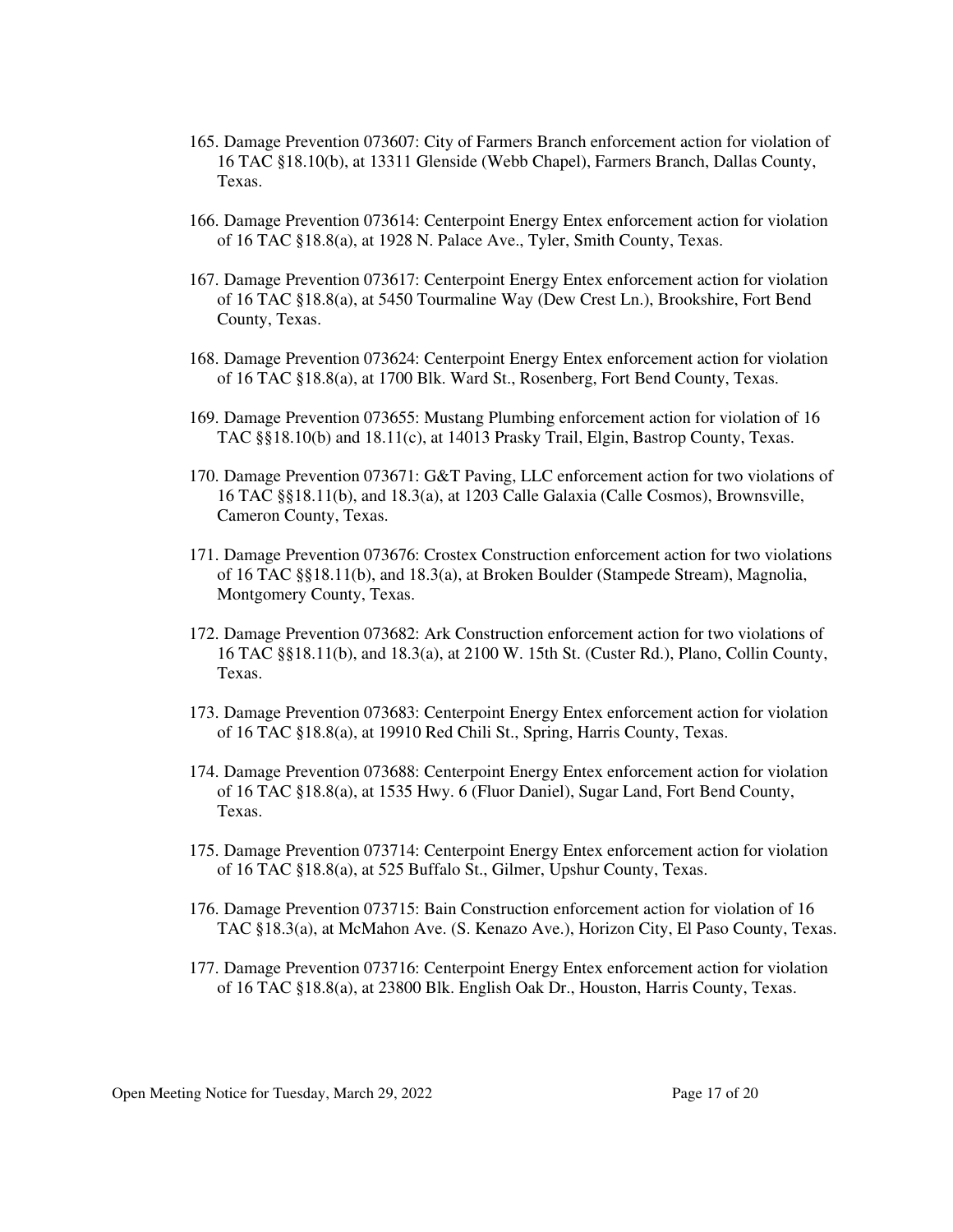- 178. Damage Prevention 073717: Centerpoint Energy Entex enforcement action for violation of 16 TAC §18.8(a), at 1800 Blk. Ferguson Way., Houston, Harris County, Texas.
- 179. Damage Prevention 073718: Centerpoint Energy Entex enforcement action for violation of 16 TAC §18.8(a), at 2900 Blk. Creek Terrace Dr., Missouri City, Fort Bend County, Texas.
- 180. Damage Prevention 073725: Centerpoint Energy Entex enforcement action for violation of 16 TAC §18.8(a), at 11308 Gladewater Dr., Pearland, Brazoria County, Texas.
- 181. Damage Prevention 073726: Centerpoint Energy Entex enforcement action for violation of 16 TAC §18.8(a), at 6427 Pouter Dr. (Indian Blanket Ln.), Houston, Harris County, Texas.
- 182. Damage Prevention 073733: Centerpoint Energy Entex enforcement action for violation of 16 TAC §18.8(a), at 4603 Seabourne Landing Dr. (Bluestem Prairie Dr.), Richmond, Fort Bend County, Texas.
- 183. Damage Prevention 073741: Edgardo Madrid & Associates enforcement action for violation of 16 TAC §18.11(b), at 1208 E. 52nd (Dixie), Odessa, Ector County, Texas.
- 184. Damage Prevention 073746: Centerpoint Energy Entex enforcement action for violation of 16 TAC §18.8(a), at 1100 Earlsferry Dr., Channelview, Harris County, Texas.
- 185. Damage Prevention 073749: Mustang Plumbing enforcement action for violation of 16 TAC §18.11(b), at 681 Spinnaker Loop, Kyle, Hays County, Texas.
- 186. Damage Prevention 073754: Centerpoint Energy Entex enforcement action for violation of 16 TAC §18.8(a), at Wakefield Dr. (Alba Rd.), Houston, Harris County, Texas.
- 187. Damage Prevention 073787: CoServ Gas, Ltd. enforcement action for violation of 16 TAC §18.8(a), at 1516 Grace Ln. (Guardian Joy Trail), St. Paul, Collin County, Texas.
- 188. Damage Prevention 073806: Standard Utility Construction, Inc. enforcement action for violation of 16 TAC §18.10(b), at 738 Singing Water Dr. (Ketten), Rockwall, Rockwall County, Texas.
- 189. Damage Prevention 073807: CoServ Gas, Ltd. enforcement action for violation of 16 TAC §18.8(a), at 1040 Marina Ave. (Harbor Hills Dr.), Allen, Collin County, Texas.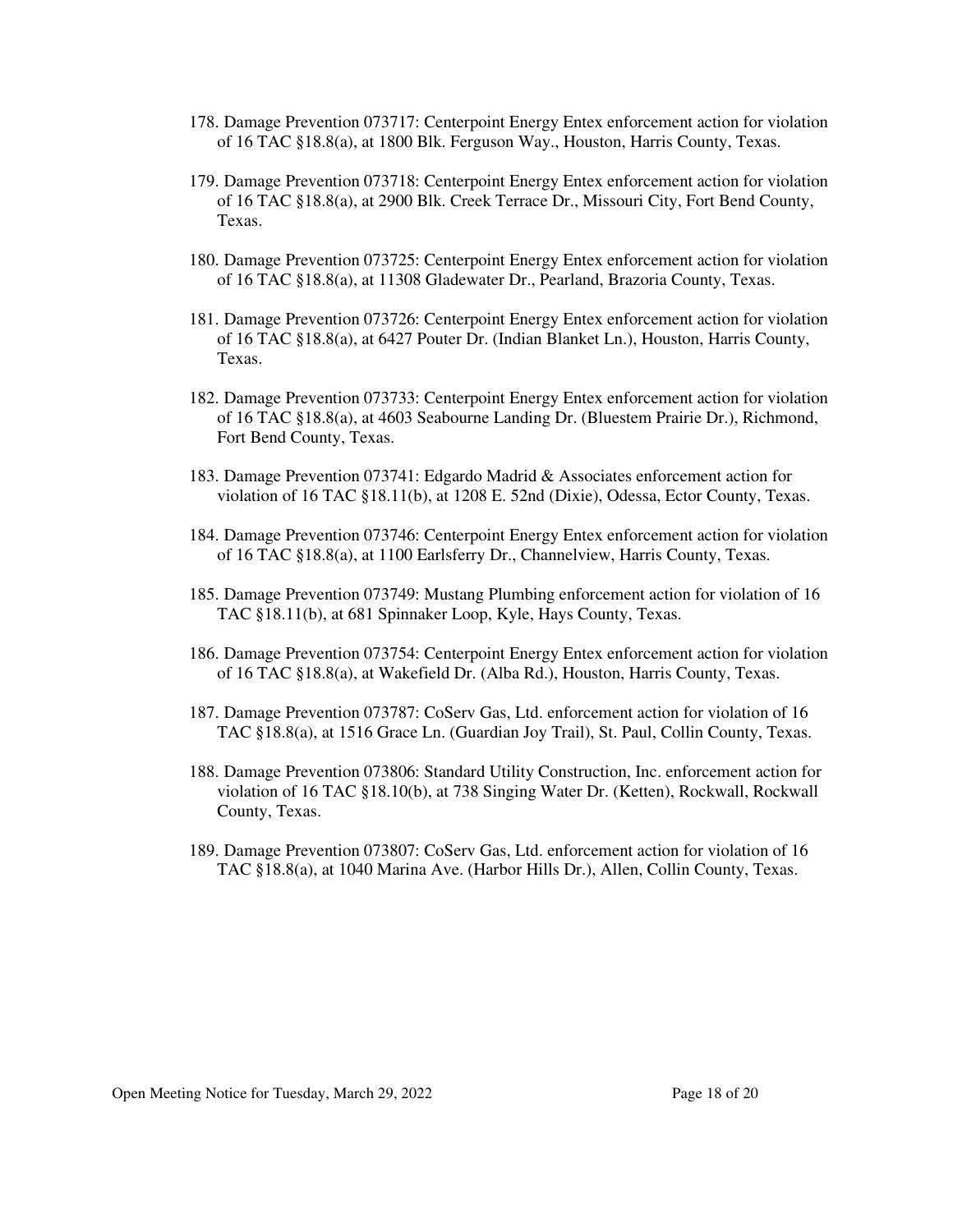### **ADMINISTRATIVE MATTERS**

### **EXECUTIVE OFFICE**

190. Executive Director Report: Issues related to the management and operation of the agency, and personnel matters.

### **OPERATIONS**

191. Approval of certain agency contracts pursuant to the Commission's Delegation of Authority.

#### **OFFICE OF GENERAL COUNSEL**

192. Pending and/or contemplated litigation, rulemakings, and other actions initiated by or involving the U.S. Environmental Protection Agency, U.S. Department of Interior, U.S. Department of Transportation, and other federal agencies that may impact the State of Texas, including, but not limited to, the energy, pipeline, and natural resource industries.

### **OIL AND GAS DIVISION**

193. Draft Oil and Gas Monitoring and Enforcement Strategic Plan for FY 2023.

#### **PUBLIC INPUT**

194. The Commission will provide an opportunity for general public input on any matter under the jurisdiction of the Commission, in accordance with the policy adopted on September 7, 2005.

#### **EXECUTIVE SESSION**

195. The Commission may enter in to closed Executive Session for discussion and consideration of items posted on this agenda notice which involve: (a) pending or contemplated litigation matters or settlement offers requiring consultation with or advice from the Commission's attorney, pursuant to Texas Government Code §551.071(1); (b) a matter in which the duty of the Commission's attorney to the Commission under the Texas Disciplinary Rules of Professional Conduct of the State Bar of Texas clearly conflicts with Chapter 551 of the Texas Government Code, pursuant to Texas Government Code §551.071(2); (c) a negotiated contract for a prospective gift or donation to the State or to the Commission, pursuant to Texas Government Code §551.073; (d) personnel matters, including the appointment, employment, or dismissal of a public officer or employee, pursuant to Texas Government Code §551.074; (e) security matters related to the deployment of, or specific occasions for the implementation of, security personnel or devices, pursuant to Texas Government Code §551.076; or (f) other matters as permitted

Open Meeting Notice for Tuesday, March 29, 2022 Page 19 of 20